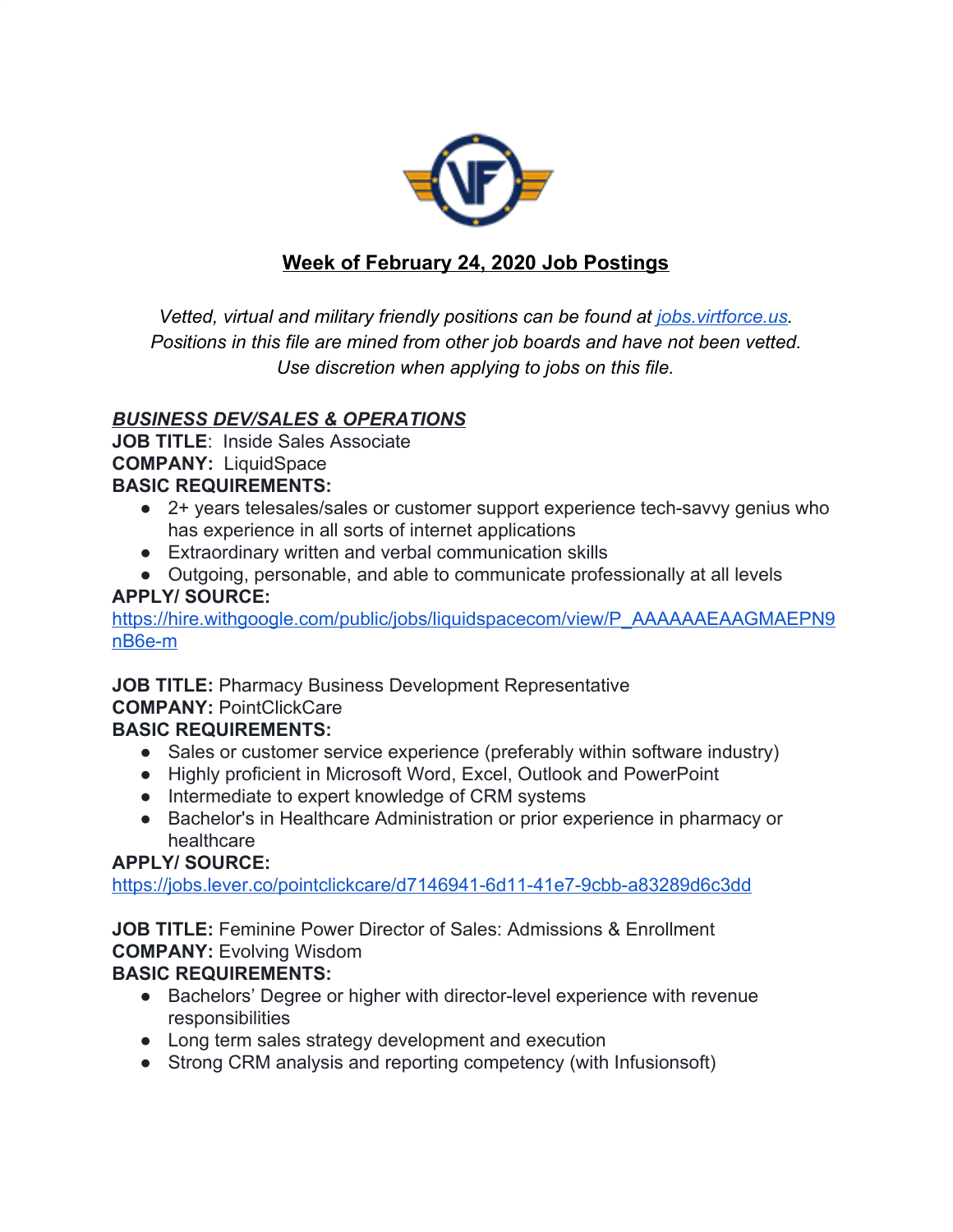● Experience creating pipeline reports and configuring (albeit with the support of the database administrator and systems team) CRMs to work for the enrollment team

# **APPLY/ SOURCE:**

<https://evolvingwisdom.com/careers/feminine-power-director-of-sales/>

# **JOB TITLE:** Channel Development Manager

# **COMPANY:** Instant Teams

# **BASIC REQUIREMENTS:**

- Bachelor's and/or 3+ years of Channel Development experience for a cloud based app
- Proficiency in Excel, Word, and PowerPoint
- Experience in Google Docs, Slack, and other shared resource apps
- Experienced with Direct and Channel sell-through partner techniques

# **APPLY/ SOURCE:**

[https://info.instantteams.com/?hs\\_preview=EQqTgxrI-25486840030](https://info.instantteams.com/?hs_preview=EQqTgxrI-25486840030)

# **JOB TITLE**: Sales Development Representative (OCONUS, Part-Time)

**COMPANY:** Lead Cookie

# **BASIC REQUIREMENTS**:

- Ability to be customer facing and handle monotonous tasks
- Detail oriented, fast learner
- Experienced in project management
- Basic Linkedin, Cold email, and CRM Experience

APPLY/ SOURCE:

<https://www.leadcookie.com/sales-development-rep-sdr>

# **JOB TITLE**: Operations Manager

# **COMPANY:** ShowMojo

# **BASIC REQUIREMENTS:**

- 3+ years in a technical customer support desk role managing a team of employees
- 1+ year of experience in a customer-facing role, interacting and building relationships
- Comfortable with the use of new technology, online communication platforms, and learning new systems

# **APPLY/ SOURCE:**

<https://apply.workable.com/showmojo/j/2A0379AA34/>

**JOB TITLE:** Business Operations Analyst **COMPANY:** Ivy Rehab

- High proficiency in Microsoft Excel, PowerPoint and other relevant software platforms
- Strong understanding of business KPIs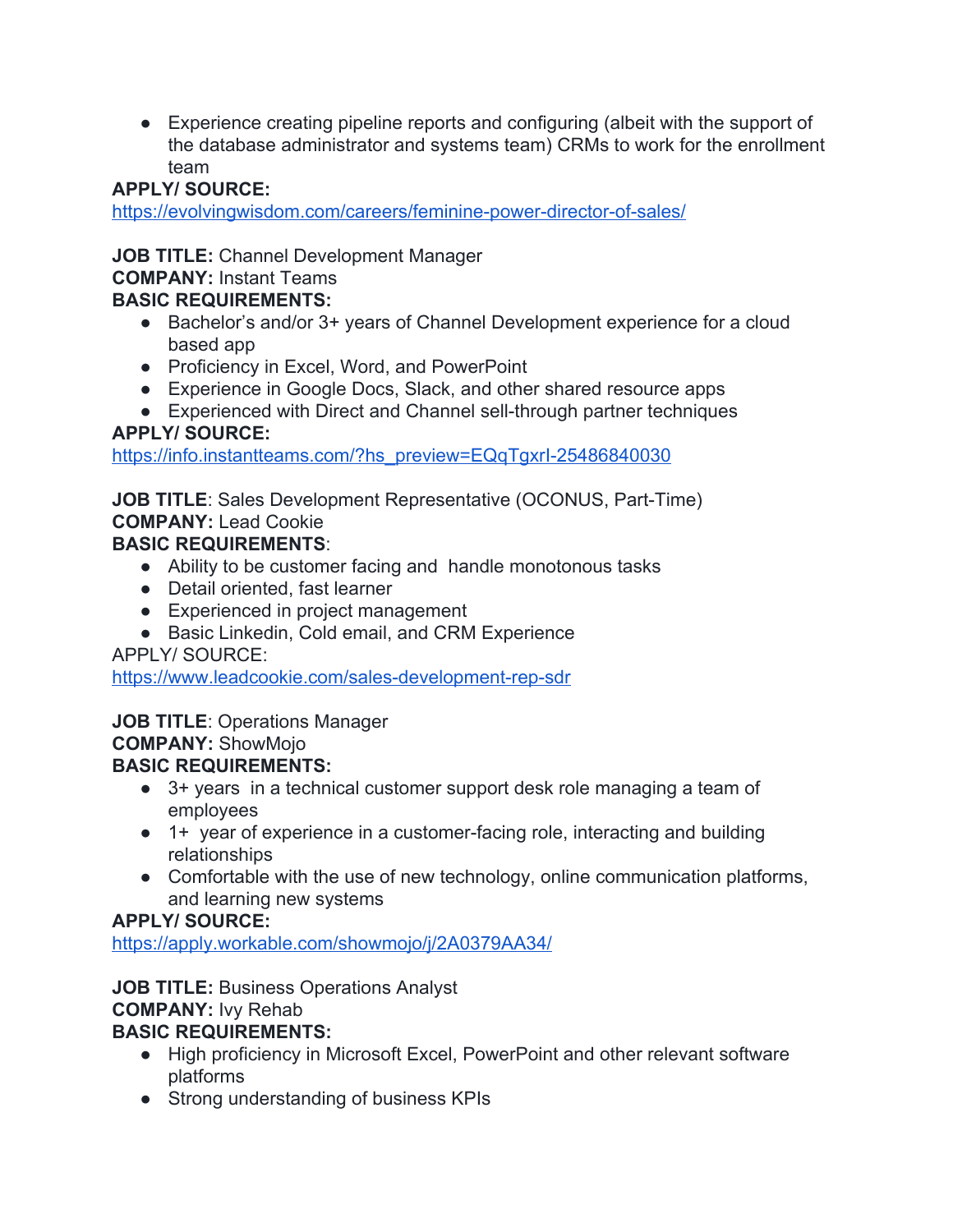- Attention to detail
- Experience with project management with internal and external customers

<http://jobs.jobvite.com/careers/ivyrehab/job/o1j5bfwk>

#### *FINANCE AND LEGAL*

**JOB TITLE:** Client Accounting Manager – Senior Cloud Accountant **COMPANY:** Accountix

# **BASIC REQUIREMENTS:**

- 3+ years of industry experience and 1 year of cloud accounting experience
- QuickBooks Online experience….ProAdvisor preferred
- Experience with cloud-based accounting tools (Bill.com, Expensify, Dear Systems, etc.)
- Experience with other cloud-based tools like GSuite, Amazon Seller Central, Square, Stripe, PayPal, Shopify, etc.

# **APPLY/ SOURCE:**

<https://accountixsolutions.applytojob.com/apply/D6qbTsufZo/>

**JOB TITLE:** Account Coordinator (Freelance)

#### **COMPANY:** Point B

#### **BASIC REQUIREMENTS:**

- Associate/Bachelor's Degree Preferred
- Experience with analysis preferably with financial or sales data
- Strong verbal and written communication skills
- Proficient in all Microsoft Office applications (especially MS Excel and MS Word)

# **APPLY/ SOURCE:**

<https://careers.pointb.com/ShowJob/Id/419910>

# **JOB TITLE:** Accountant

**COMPANY:** Coalition Technologies

# **BASIC REQUIREMENTS:**

- Ability to prepare the taxes at a local, state, and federal level for a small company
- 3+ years of professional experience in an accounting capacity (preferred)
- A Bachelor's Degree in Accounting/Finance with a GPA of 3.0+
- Experience with QuickBooks, Excel, and Office (candidate will be tested prior to hiring)

# **APPLY/ SOURCE:**

<https://app.testedrecruits.com/posting/6046>

# **JOB TITLE:** Director of Finance

# **COMPANY:** Bevy

- Bachelor's Degree in finance, accounting, or related field required
- 3+ years experience in a financial management position
- Strategic planning experience at the management level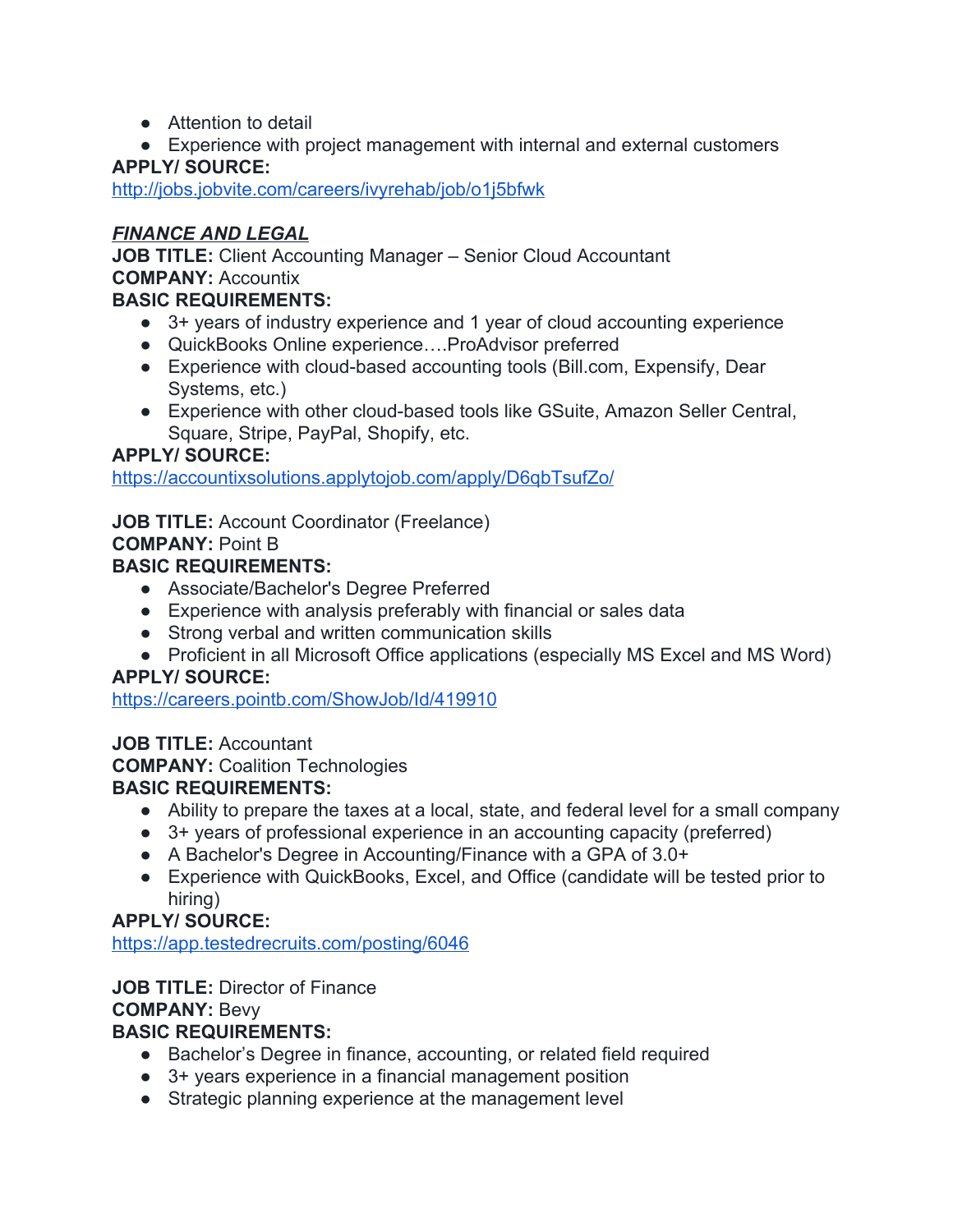<https://boards.greenhouse.io/bevy/jobs/4654331002>

**JOB TITLE: Investor Accounting Analyst III COMPANY:** LoanCare

# **BASIC REQUIREMENTS:**

- High School Diploma or equivalent required, Associate or Bachelor's degree preferred
- 5+ years in Investor Accounting/Reporting and/or Mortgage Servicing industry
- Agency experience with FNMA, GNMA or Freddie Mac minimum of 5+ years
- Proficient in Microsoft Office Products, 10 key calculator, and have Bank Accounting Reconciliation Training

# **APPLY/ SOURCE:**

<https://servicelink.taleo.net/careersection/2/jobdetail.ftl?job=153324>

**JOB TITLE:** Implementation Senior Accountant

**COMPANY:** AccountingDepartment.com

# **BASIC REQUIREMENTS:**

- Accounting degree preferred, or equivalent work experience
- 3+ years' experience
- Sound knowledge of generally accepted accounting practices and principles (GAAP)
- Strong experience with QuickBooks and/or other accounting software packages

# **APPLY/ SOURCE:**

<https://jobs.jobvite.com/accounting-department/job/oVedcfwi>

# **JOB TITLE:** Mortgage Operations Manager

# **COMPANY:** Cardinal Financial

# **BASIC REQUIREMENTS:**

- High school diploma or GED
- Expert knowledge of mortgage automated underwriting requirements, automated engines and documents required for mortgage loan processing and underwriting
- Working knowledge of Microsoft Suite and Google Applications
- Knowledge of State/Federal Compliance, FHLMC, FNMA, FHA, VA, USDA guidelines

# **APPLY/ SOURCE:**

[https://chm.tbe.taleo.net/chm01/ats/careers/v2/viewRequisition?org=CARDFINA&cws=3](https://chm.tbe.taleo.net/chm01/ats/careers/v2/viewRequisition?org=CARDFINA&cws=38&rid=1147) [8&rid=1147](https://chm.tbe.taleo.net/chm01/ats/careers/v2/viewRequisition?org=CARDFINA&cws=38&rid=1147)

**JOB TITLE:** Client Services Associate – Immigration Paralegal **COMPANY:** Bridge Immigration

# **BASIC REQUIREMENTS:**

● Bachelor's degree + 1 year (at least 2 years if remote) of business immigration paralegal experience which includes knowledge of immigrant and non-immigrant visa cases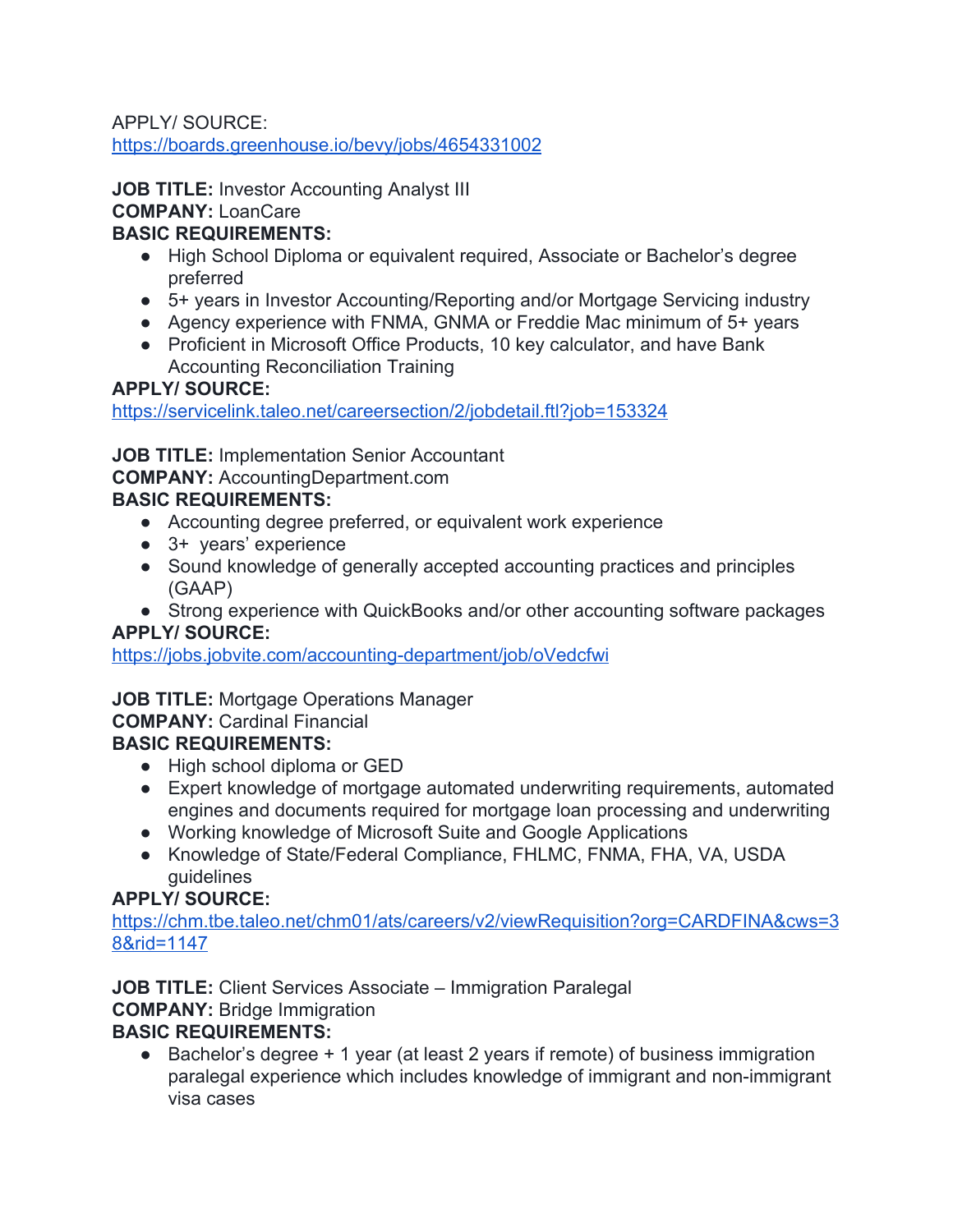- Ability to effectively coordinate with multiple parties on a given process (e.g. client, foreign-national employees, Bridge-affiliated attorney, Bridge Product team)
- Excellent communication skills (written and oral) and attention to detail **APPLY/ SOURCE:**

<https://www.bridge.legal/careers/immigration-paralegal>

**JOB TITLE:** Corporate Counsel, North America Transactions

**COMPANY:** Rimini Street, Inc.

# **BASIC REQUIREMENTS:**

- Graduate of an accredited American law school and currently licensed to practice law in the employee's state of residence
- 4+ years as a commercial transactions attorney in private practice, in-house, or both
- Exceptional written and verbal communications skills

#### **APPLY/ SOURCE:**

[https://careers-riministreet.icims.com/jobs/5469/corporate-counsel%2c-north-america-tr](https://careers-riministreet.icims.com/jobs/5469/corporate-counsel%2c-north-america-transactions---remote-virtual-us/job) [ansactions---remote-virtual-us/job](https://careers-riministreet.icims.com/jobs/5469/corporate-counsel%2c-north-america-transactions---remote-virtual-us/job)

**JOB TITLE:** Immigration Paralegal (Part-Time)

# **COMPANY:** Equivity

# **BASIC REQUIREMENTS:**

- Bachelor's degree and 3+ years working as a paralegal preparing immigration petitions
- Excellent writing skills
- Experience with case management and preparing employment-based petitions
- Experience using practice management software, preferably Clio, PC Law, or Serengeti

# **APPLY/ SOURCE:**

<https://equivity.recruitee.com/o/virtual-immigration-paralegal-3>

# *Human Resources and Recruiting*

**JOB TITLE:** Junior Talent Acquisition Recruiter **COMPANY**: SkyClimber

- Preferred: 1-2 years of direct and hands-on talent sourcing skills using various social and digital recruiting tools – experience with entry-level interviewing a plus
- Experience with applicant tracking or CRM-type systems, generating reports and performing basic data analysis in Microsoft Excel (pivot tables, report formatting, etc.)
- Bachelor degree in HR, Business Management, or related field is desired not required
- Experience with one or more of the following tools: Taleo, LinkedIn Recruiter, iCIMs or similar Applicant Tracking Systems & database - preferred, but not required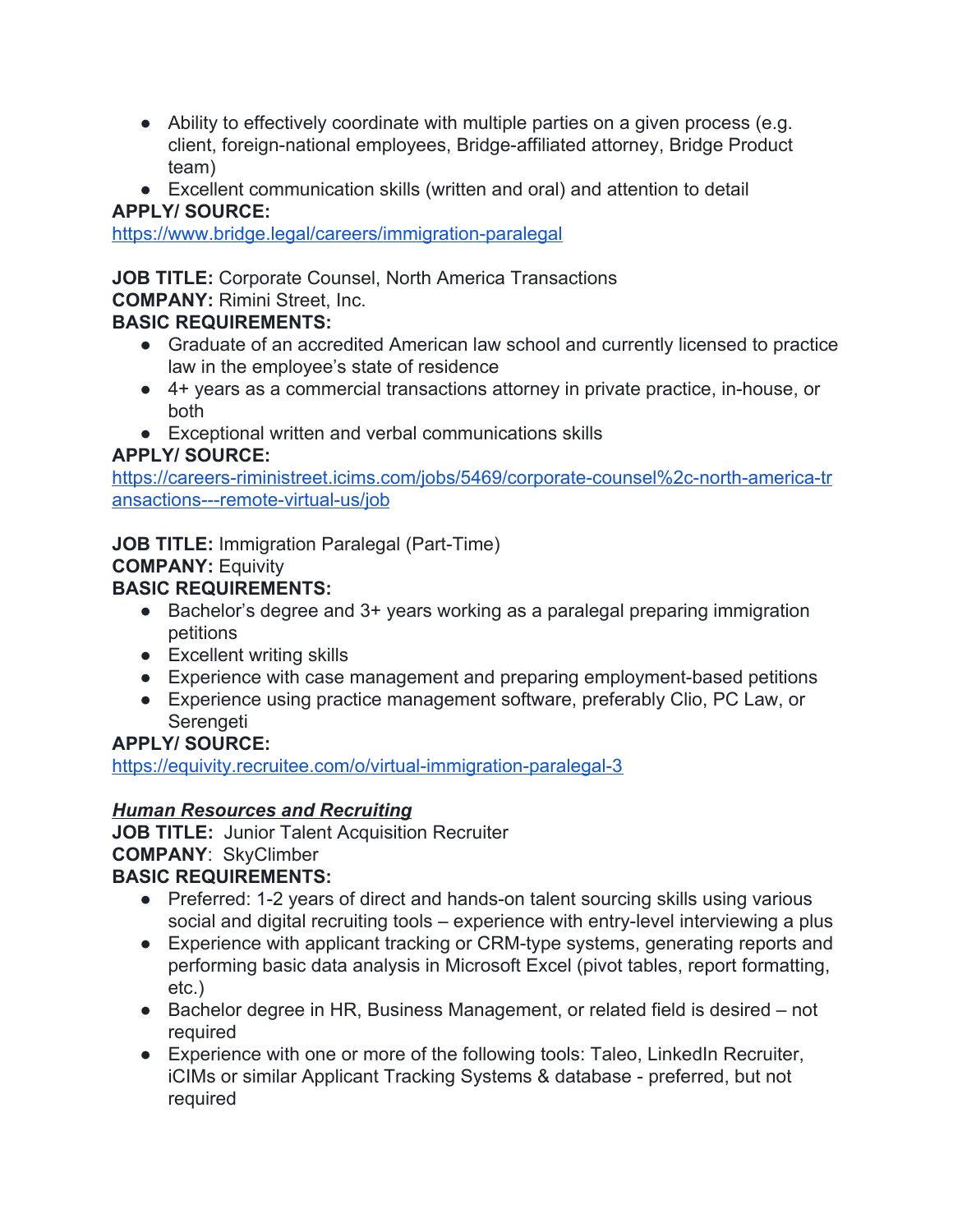[https://renewables-skyclimber.icims.com/jobs/1105/job?utm\\_source=indeed\\_integration](https://renewables-skyclimber.icims.com/jobs/1105/job?utm_source=indeed_integration&iis=Job+Board&iisn=Indeed&indeed-apply-token=73a2d2b2a8d6d5c0a62696875eaebd669103652d3f0c2cd5445d3e66b1592b0f&mobile=false&width=1147&height=500&bga=true&needsRedirect=false&jan1offset=-360&jun1offset=-300) [&iis=Job+Board&iisn=Indeed&indeed-apply-token=73a2d2b2a8d6d5c0a62696875eaeb](https://renewables-skyclimber.icims.com/jobs/1105/job?utm_source=indeed_integration&iis=Job+Board&iisn=Indeed&indeed-apply-token=73a2d2b2a8d6d5c0a62696875eaebd669103652d3f0c2cd5445d3e66b1592b0f&mobile=false&width=1147&height=500&bga=true&needsRedirect=false&jan1offset=-360&jun1offset=-300) [d669103652d3f0c2cd5445d3e66b1592b0f&mobile=false&width=1147&height=500&bga](https://renewables-skyclimber.icims.com/jobs/1105/job?utm_source=indeed_integration&iis=Job+Board&iisn=Indeed&indeed-apply-token=73a2d2b2a8d6d5c0a62696875eaebd669103652d3f0c2cd5445d3e66b1592b0f&mobile=false&width=1147&height=500&bga=true&needsRedirect=false&jan1offset=-360&jun1offset=-300) [=true&needsRedirect=false&jan1offset=-360&jun1offset=-300](https://renewables-skyclimber.icims.com/jobs/1105/job?utm_source=indeed_integration&iis=Job+Board&iisn=Indeed&indeed-apply-token=73a2d2b2a8d6d5c0a62696875eaebd669103652d3f0c2cd5445d3e66b1592b0f&mobile=false&width=1147&height=500&bga=true&needsRedirect=false&jan1offset=-360&jun1offset=-300)

**JOB TITLE:** Talent Sourcer

# **COMPANY:** VIP Petcare

# **BASIC REQUIREMENTS:**

- Proven work experience as a Talent Sourcer or similar role
- Hands-on experience with sourcing techniques (e.g. recruiting on social platforms and crafting Boolean search strings)
- Familiarity with HR databases, Applicant Tracking Systems (ATSs) and Candidate Management Systems (CMSs)
- Solid verbal and written communication skills

# **APPLY/SOURCE:**

[https://jobs.lever.co/vippetcare/3a8f3e01-a991-43b4-9ac3-f33adac43895?lever-source=](https://jobs.lever.co/vippetcare/3a8f3e01-a991-43b4-9ac3-f33adac43895?lever-source=Indeed) [Indeed](https://jobs.lever.co/vippetcare/3a8f3e01-a991-43b4-9ac3-f33adac43895?lever-source=Indeed)

# **JOB TITLE:** Technical Recruiter

#### **COMPANY:** Kraken

# **BASIC REQUIREMENTS:**

- 5+ yrs of experience in Full Cycle Recruiting
- Experience working at a tech startup and knowledge about cryptocurrencies preferred
- Familiarity with various Applicant Tracking Systems, preferably Lever
- Experience working with recruiting agencies preferred

#### **APPLY/SOURCE:**

[https://jobs.lever.co/kraken/31cfc0f1-9aa5-4f7d-a361-097e0813b44f?lever-source=Inde](https://jobs.lever.co/kraken/31cfc0f1-9aa5-4f7d-a361-097e0813b44f?lever-source=Indeed) [ed](https://jobs.lever.co/kraken/31cfc0f1-9aa5-4f7d-a361-097e0813b44f?lever-source=Indeed)

**JOB TITLE:** Onboarding Specialist **COMPANY:** Cardinal Financial

# **BASIC REQUIREMENTS:**

- High school diploma or GED
- Working knowledge of the mortgage industry, minimum of 2 years highly preferred
- Ability to work independently and in a team environment
- Exceptional computer skills

#### **APPLY/SOURCE:**

[https://chm.tbe.taleo.net/chm01/ats/careers/v2/viewRequisition?org=CARDFINA&cws=3](https://chm.tbe.taleo.net/chm01/ats/careers/v2/viewRequisition?org=CARDFINA&cws=38&rid=1094&source=Indeed.com) [8&rid=1094&source=Indeed.com](https://chm.tbe.taleo.net/chm01/ats/careers/v2/viewRequisition?org=CARDFINA&cws=38&rid=1094&source=Indeed.com)

**JOB TITLE:** Talent Acquisition Manager **COMPANY:** Cardinal Financial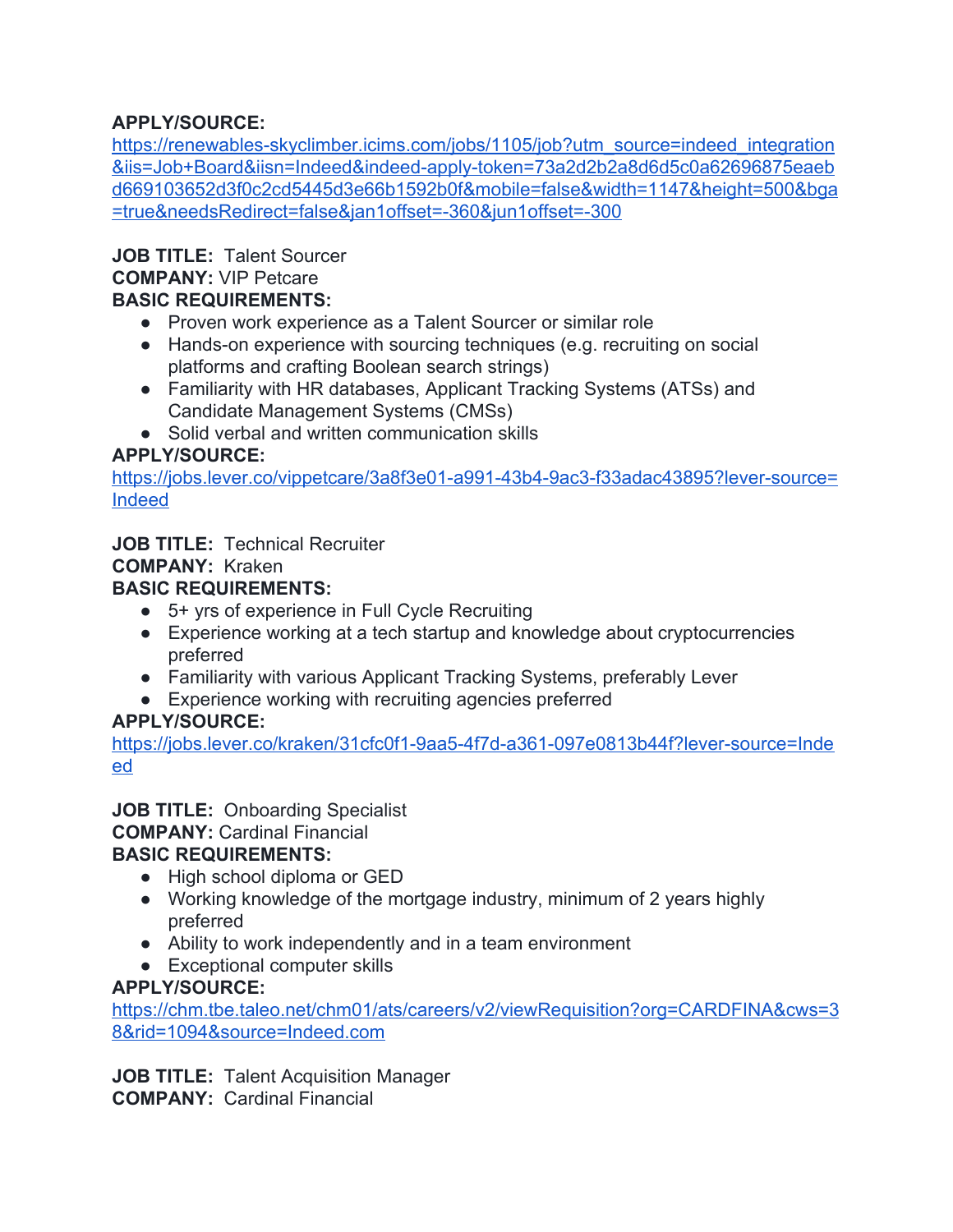#### **BASIC REQUIREMENTS:**

- Bachelor's degree preferred 2-4 years recruitment, candidate research/sourcing experience.
- Minimum three (3) plus years of professional work experience.
- Requires two (2) plus years of comprehensive recruiting experience in the Finance, Banking, or Mortgage Sales.
- 1 + years of talent acquisition leadership.

# **APPLY/SOURCE:**

[https://chm.tbe.taleo.net/chm01/ats/careers/v2/viewRequisition?org=CARDFINA&cws=3](https://chm.tbe.taleo.net/chm01/ats/careers/v2/viewRequisition?org=CARDFINA&cws=38&rid=1037&source=Indeed.com) [8&rid=1037&source=Indeed.com](https://chm.tbe.taleo.net/chm01/ats/careers/v2/viewRequisition?org=CARDFINA&cws=38&rid=1037&source=Indeed.com)

# *Engineering and IT*

**JOB TITLE:** Director of Engineering and Manufacturing **COMPANY:** Fluence Analytics

#### **BASIC REQUIREMENTS:**

- B.S. in an engineering discipline (mechanical, chemical or electrical preferred)
- 10-20+ years of hardware engineering and/or manufacturing experience, including management roles
- Contract manufacturing/supply chain management experience
- An understanding of QA needs for process industry equipment products

# **APPLY/SOURCE:**

<https://apply.workable.com/fluence-analytics/j/9537105C51/>

# **JOB TITLE:** Technical Account Manager

#### **COMPANY:** Phillips

# **BASIC REQUIREMENTS:**

- Minimum of 5+ years' experience in complex health system IT environments
- Minimum of 3+ years' experience in a consultative, post-sales enterprise solutions using client/server architecture. Additional experience in supporting clinical and/or health care applications a plus.
- Minimum of 3+ years' experience planning and implementing large software installations or managing them after installation.
- Bachelor's degree in science, computer science, engineering, or equivalent experience.

# **APPLY/SOURCE:**

[https://philips.wd3.myworkdayjobs.com/jobs-and-careers/job/United-States-of-America--](https://philips.wd3.myworkdayjobs.com/jobs-and-careers/job/United-States-of-America---Home-Based/Technical-Account-Manager_354351-1/?source=Indeed) [-Home-Based/Technical-Account-Manager\\_354351-1/?source=Indeed](https://philips.wd3.myworkdayjobs.com/jobs-and-careers/job/United-States-of-America---Home-Based/Technical-Account-Manager_354351-1/?source=Indeed)

**JOB TITLE:** Service Desk IT Customer Support Technician (Mid-Career Level) **COMPANY:** Aetos Systems

- Bachelor's degree preferred. Years of experience and/or certifications may be accepted in lieu of degree.
- CompTIA (Security+, Network+, A+) and/or MCSE preferred.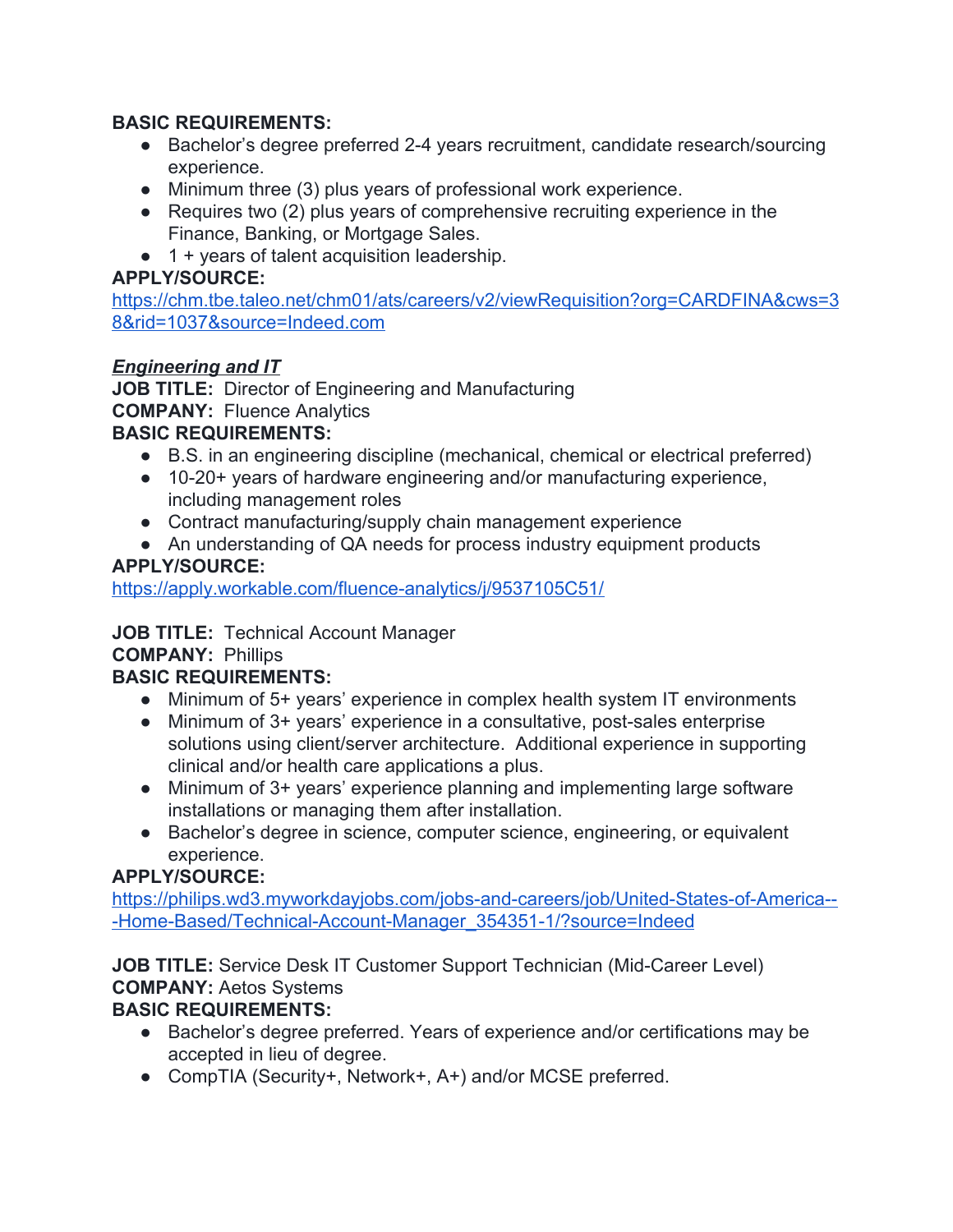- Be able to obtain a Public Trust Clearance with an MBI (Moderate Risk) Background Investigation) to access Federal Government systems.
- HTML 5 other coding languages are preferred for troubleshooting assistance **APPLY/SOURCE:**

[https://jobs.virtforce.us/job/service-desk-it-customer-support-technician-mid-career-level](https://jobs.virtforce.us/job/service-desk-it-customer-support-technician-mid-career-level/) [/](https://jobs.virtforce.us/job/service-desk-it-customer-support-technician-mid-career-level/)

**JOB TITLE:** Principal Software Engineer

**COMPANY:** Halfaker and Associates

# **BASIC REQUIREMENTS:**

- Knowledgeable on the use of Momentum web services, Red Hat JBoss Enterprise Application Platform, and Red Hat Fuse
- Bachelor's degree or higher 8 years of related work experience can replace degree requirement
- 10 years of Financial Management Systems industry experience, including some experience supporting a Cabinet Level Agency
- 5 years leading interface development teams

# **APPLY/SOURCE:**

[https://jobs.silkroad.com/Halfaker/Halfakercareerssilkroadcom/jobs/1871?source=Indee](https://jobs.silkroad.com/Halfaker/Halfakercareerssilkroadcom/jobs/1871?source=Indeed.com&AspxAutoDetectCookieSupport=1) [d.com&AspxAutoDetectCookieSupport=1](https://jobs.silkroad.com/Halfaker/Halfakercareerssilkroadcom/jobs/1871?source=Indeed.com&AspxAutoDetectCookieSupport=1)

**JOB TITLE:** Technical Support Specialist

# **COMPANY**: Leadpages

# **BASIC REQUIREMENTS:**

- Pride in providing world-class support and have a positive personality to boot
- Some Technical Support or online help desk experience
- Are great at answering emails and support tickets, and you're not too bashful to get on the phone to work through customers' issues in real time
- Experienced in some (or all!) of our technology stack: WordPress, e-mail marketing apps/Email Service Providers (ex. MailChimp, ConstantContact, and AWeber) or CRM's (ex. ZenDesk or Salesforce.com)

# **APPLY/SOURCE:**

<https://leadpages.applytojob.com/apply/KskaWnudZb>

# *Hospitality & Travel*

**JOB TITLE:** Event Sales Associate (Home based) **COMPANY:** NorthStar Travel Group **BASIC REQUIREMENTS:**

- A demonstrable track record of meeting and exceeding revenue targets in event sales or for a travel industry or technology company
- Good negotiation and decision-making skills, strong quantitative and analytical skills are required
- Must be highly organized and diligent in keeping records on client progress in Salesforce for global team visibility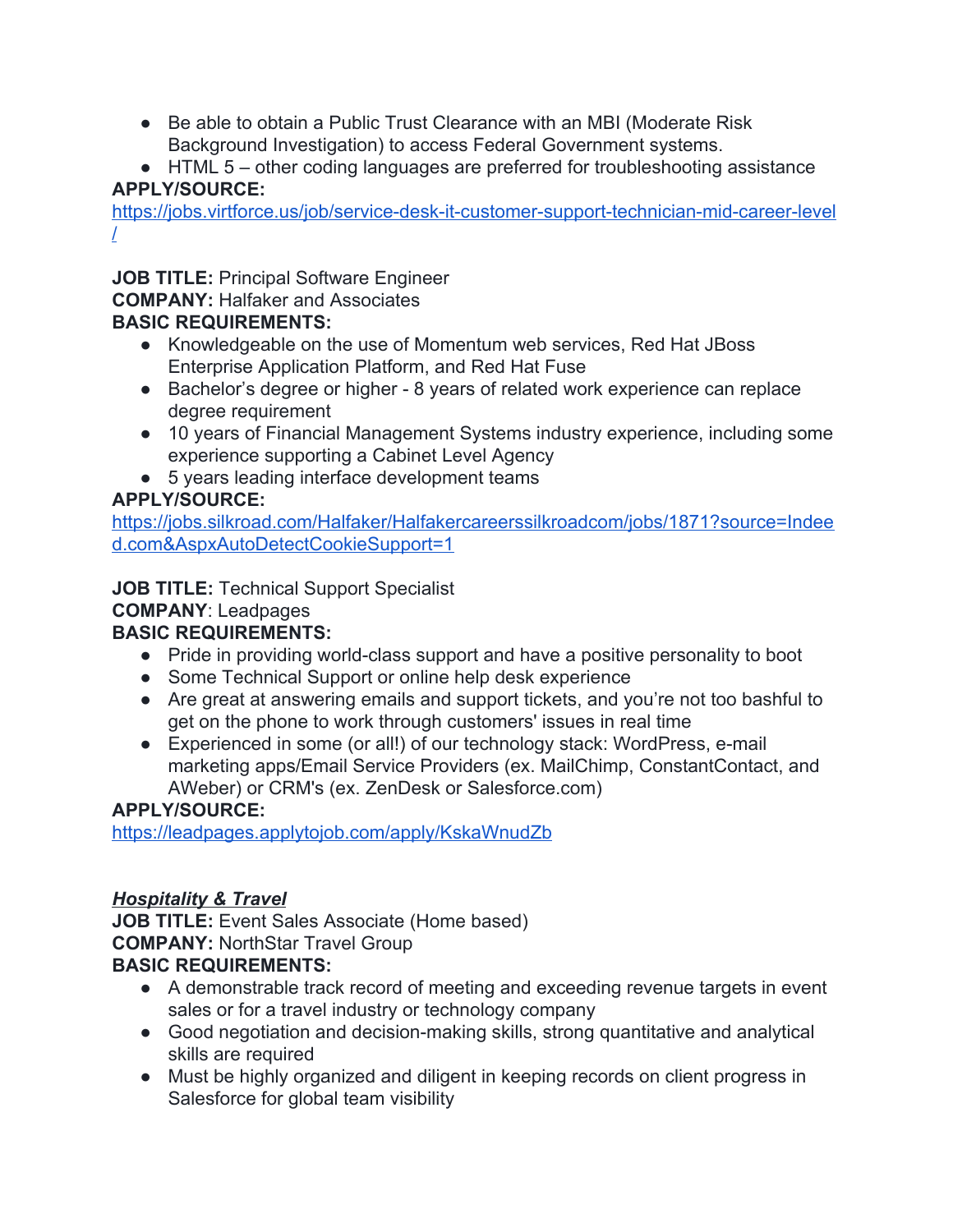- Must be resourceful to find prospects on his/her own, qualify leads intelligently and be a closer.
- Experience selling digital media or information products and familiarity with Phocuswright's offerings are a major plus
- Technology savvy –SalesForce.com, Hunter, Clearbit, Owler and the Microsoft Office Suite; experience with prospecting tools is preferred

[https://www.northstartravelgroup.com/About-Us/Join-The-Team/Career-Opportunities/E](https://www.northstartravelgroup.com/About-Us/Join-The-Team/Career-Opportunities/Event-Sales-Associate) [vent-Sales-Associate](https://www.northstartravelgroup.com/About-Us/Join-The-Team/Career-Opportunities/Event-Sales-Associate)

**JOB TITLE:** Digital Marketing and Events Specialist **COMPANY:** Training Orchestra **BASIC REQUIREMENTS:**

- Bachelor's degree
- 3-5 years of "hands-on" experience in marketing automation, content writing, email marketing, social media, SEO/SEM, SEO strategy, keyword research, PPC Optimization, and SEO/SEM tools
- Experience using Google Analytics to increase leads/conversions/sales
- Demonstrated results in improving paid and organic search metrics/results
- Fluent French required

# **APPLY/SOURCE:**

<https://trainingorchestra.com/careers/digital-marketing-and-events-specialist/>

# **JOB TITLE:** Travel Agent

**COMPANY:** Tangerine Travel

# **BASIC REQUIREMENTS:**

Are you a travel agent looking for an opportunity to work for a leading travel agency offering a great work environment, benefits, culture and offers their clients great customer service.

Various hours/days available in our Corporate, After Hours, Leisure, Groups/Meetings and Concierge focused departments.

**APPLY/SOURCE**:<https://www.linkedin.com/jobs/view/1752391780/>

# **JOB TITLE:** Remote Recruiting Partner

**COMPANY:** Goodwin Recruiting **BASIC REQUIREMENTS:**

#### ● 3+ years of experience in management or recruiting, or as a professional in the hospitality, medical, manufacturing, engineering, or finance and accounting field

- A commitment to client service excellence
- A proven track record of success
- Ability to work independently

**APPLY/SOURCE:** <https://www.goodwinrecruiting.com/join-our-team-old/>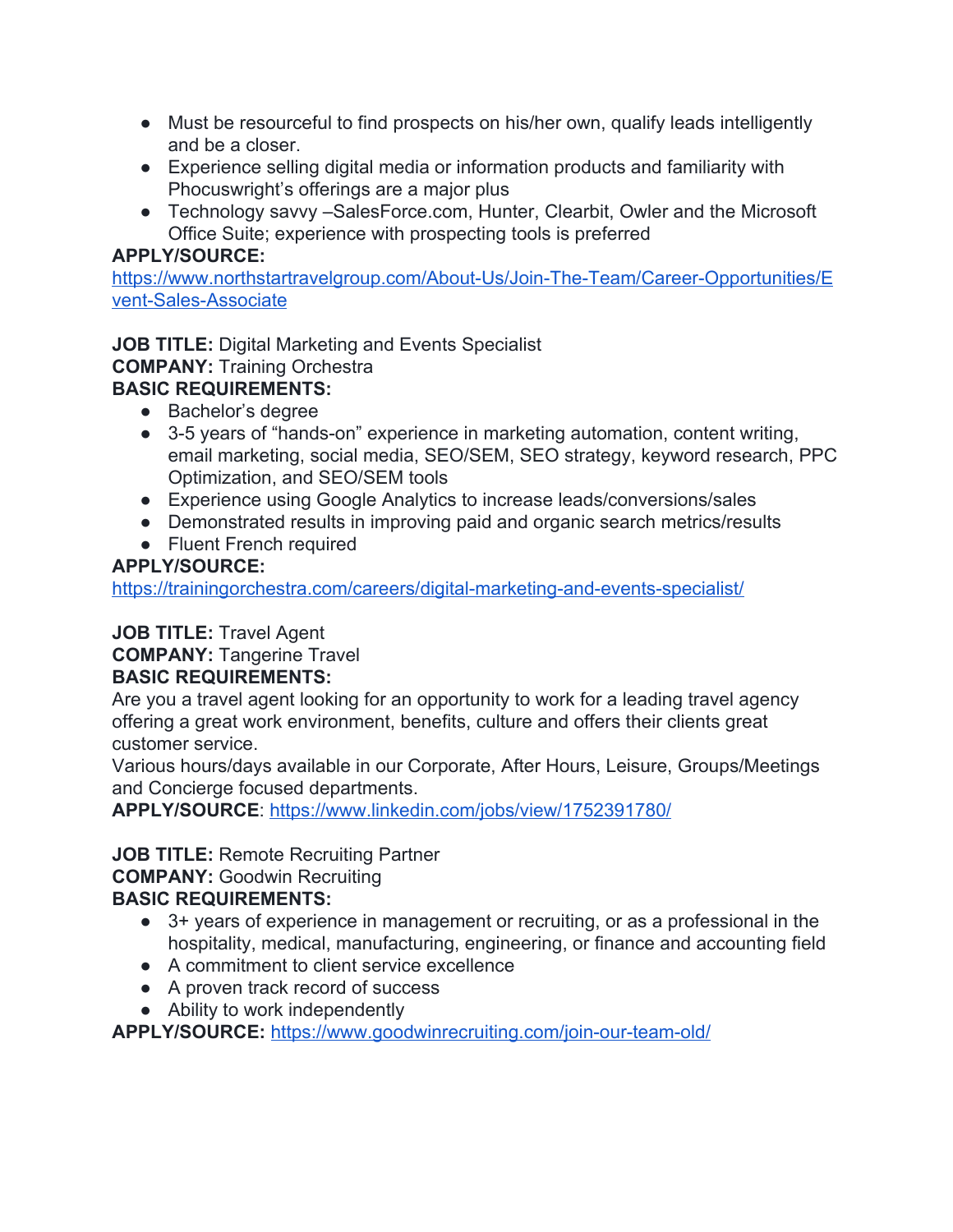# *ENTRY LEVEL/ADMIN*

**JOB TITLE:** Social Media Evaluator **COMPANY:** Appen

#### **BASIC REQUIREMENTS:**

- Access to a computer or smartphone that is less than 3 years old
- High-speed internet connection
- Ability to read and write in English to understand and perform work tasks to customer specifications

#### **APPLY/SOURCE:**

[https://talent-appen.icims.com/jobs/1268/social-media-evaluator/job?mobile=false&widt](https://talent-appen.icims.com/jobs/1268/social-media-evaluator/job?mobile=false&width=1281&height=500&bga=true&needsRedirect=false&jan1offset=-300&jun1offset=-240) [h=1281&height=500&bga=true&needsRedirect=false&jan1offset=-300&jun1offset=-240](https://talent-appen.icims.com/jobs/1268/social-media-evaluator/job?mobile=false&width=1281&height=500&bga=true&needsRedirect=false&jan1offset=-300&jun1offset=-240)

# **JOB TITLE:** Web Content Analyst

**COMPANY:** Appen

# **BASIC REQUIREMENTS:**

- Must be currently residing in and able to perform work tasks in Germany
- Access to a computer that is less than 3 years old
- A secured high-speed internet connection
- Ability to read and write in English to understand and perform work tasks to customer specifications

**APPLY/SOURCE:** <https://talent-appen.icims.com/jobs/1800/web-content-analyst/job>

# **JOB TITLE:** Recruitment Coordinator

# **COMPANY:** Engage2Excel

# **BASIC REQUIREMENTS:**

- 1+ years of experience as a recruiting coordinator, HR assistant / admin or similar office support role
- Proven attention to detail
- Strong computer skills, including:Microsoft Office Suite programs (e.g. Excel, Word, and Outlook)
- Experience with Applicant Tracking System (ATS), Enterprise Resource Planning (ERP) software and/or HRIS software
- Skill with inputting information and data into various systems, ideally in a high-volume applicant environment

# **APPLY/SOURCE:**

[http://dtoolbox.jobinfo.com/public/description.php?jid=10810248&refid=20567&sid=2056](http://dtoolbox.jobinfo.com/public/description.php?jid=10810248&refid=20567&sid=20567) [7](http://dtoolbox.jobinfo.com/public/description.php?jid=10810248&refid=20567&sid=20567)

# *TRANSCRIPTION & DATA ENTRY*

**JOB TITLE:** Audio Transcriptionist **COMPANY:** Rev

- Strong English skills
- A computer
- Dependable internet connection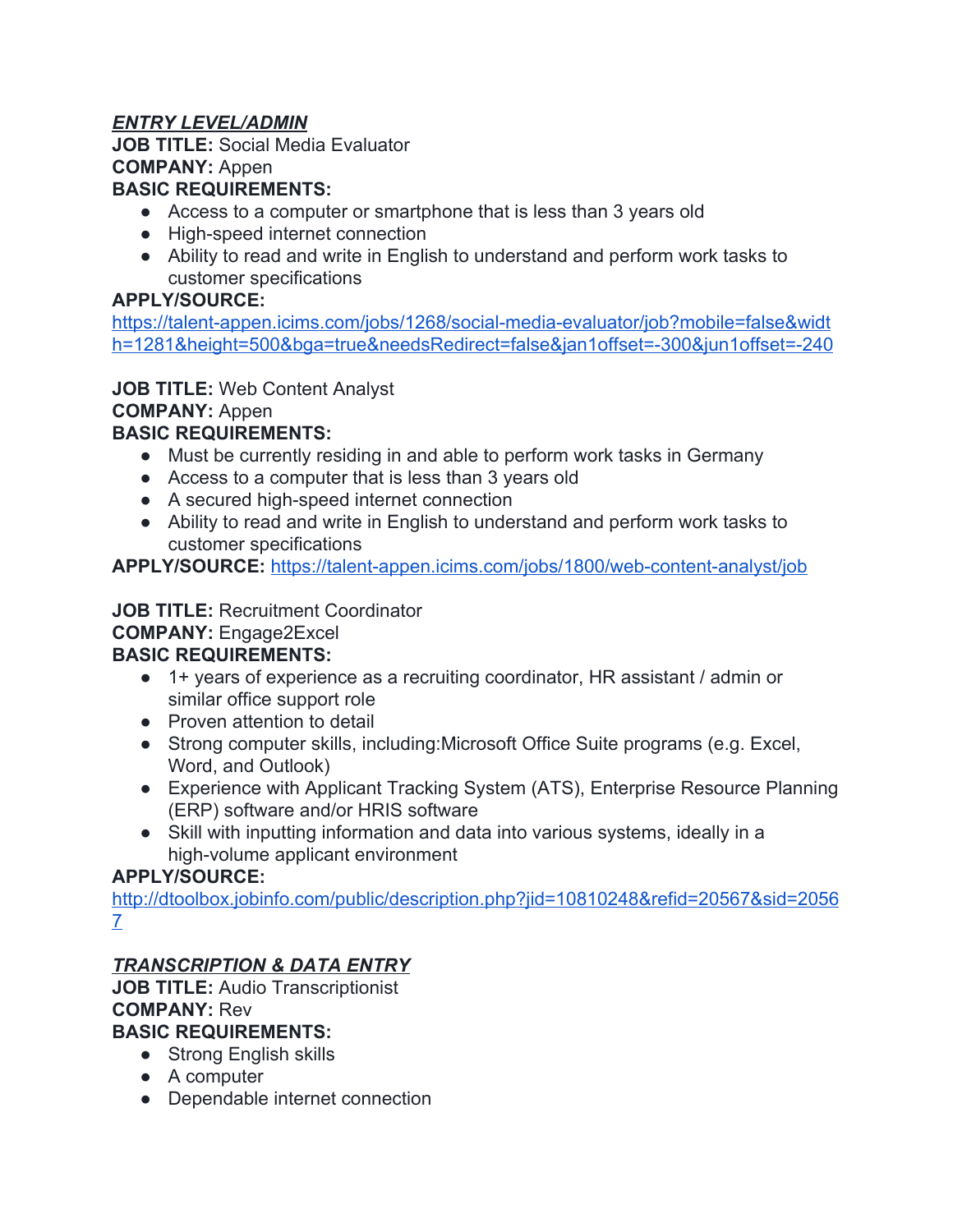#### **APPLY/SOURCE:** <https://www.rev.com/freelancers/transcription>

#### **JOB TITLE:** Transcriptionist **COMPANY:** Literably **BASIC REQUIREMENTS:**

- Must be 18 years old
- Neither live in, nor score from, the states of CA, CT, MA, MT, NE, or NJ.\*

**APPLY/SOURCE:** <https://literably.com/scorer-signup>

**JOB TITLE:** Experienced Transcriptionist - Insurance **COMPANY:** Allegis **BASIC REQUIREMENTS:**

- PC with Windows 8.1 or higher (not compatible with Mac)
- Full version of Microsoft Word 2013 or higher
- Compatible USB foot pedal and headset
- High-speed internet connectivity

#### **APPLY/SOURCE:**

[https://allegis.agilehr.com/CareerPortal/JobDetail.aspx?enc=QPQDKqwXNuJybHyCBjv](https://allegis.agilehr.com/CareerPortal/JobDetail.aspx?enc=QPQDKqwXNuJybHyCBjvzp4X8m2FknQC+o+NwokfdiNkiVQlyC8bv4aQi37nFJFtB) [zp4X8m2FknQC+o+NwokfdiNkiVQlyC8bv4aQi37nFJFtB](https://allegis.agilehr.com/CareerPortal/JobDetail.aspx?enc=QPQDKqwXNuJybHyCBjvzp4X8m2FknQC+o+NwokfdiNkiVQlyC8bv4aQi37nFJFtB)

#### *CUSTOMER SERVICE AND VIRTUAL ASSISTANT*

**JOB TITLE:** Customer Support Specialist **COMPANY:** Apollo

#### **BASIC REQUIREMENTS:**

- Excellent English communication skills (fluent or native)
- 2+ years of experience in customer support, customer success, sales, engineering, product management, or similar
- Self-starter, entrepreneurial, hungry, passionate and tech-savvy
- Strong analytical, troubleshooting, and problem solving skills

#### **APPLY/SOURCE:**

<https://jobs.lever.co/apollo/14723858-502d-465e-bc43-65e0a8955c47>

# **JOB TITLE: Executive Assistant COMPANY**: 33Vincent

#### **BASIC REQUIREMENTS:**

- Bachelor's Degree
- 5+ years experience in Executive Assistance or Client Service
- Impeccable communication skills
- Exemplary planning & time management skills

#### **APPLY/SOURCE:**

<http://www.33vincent.com/join-the-team>

**JOB TITLE:** Customer Services Representative **COMPANY:** Conduent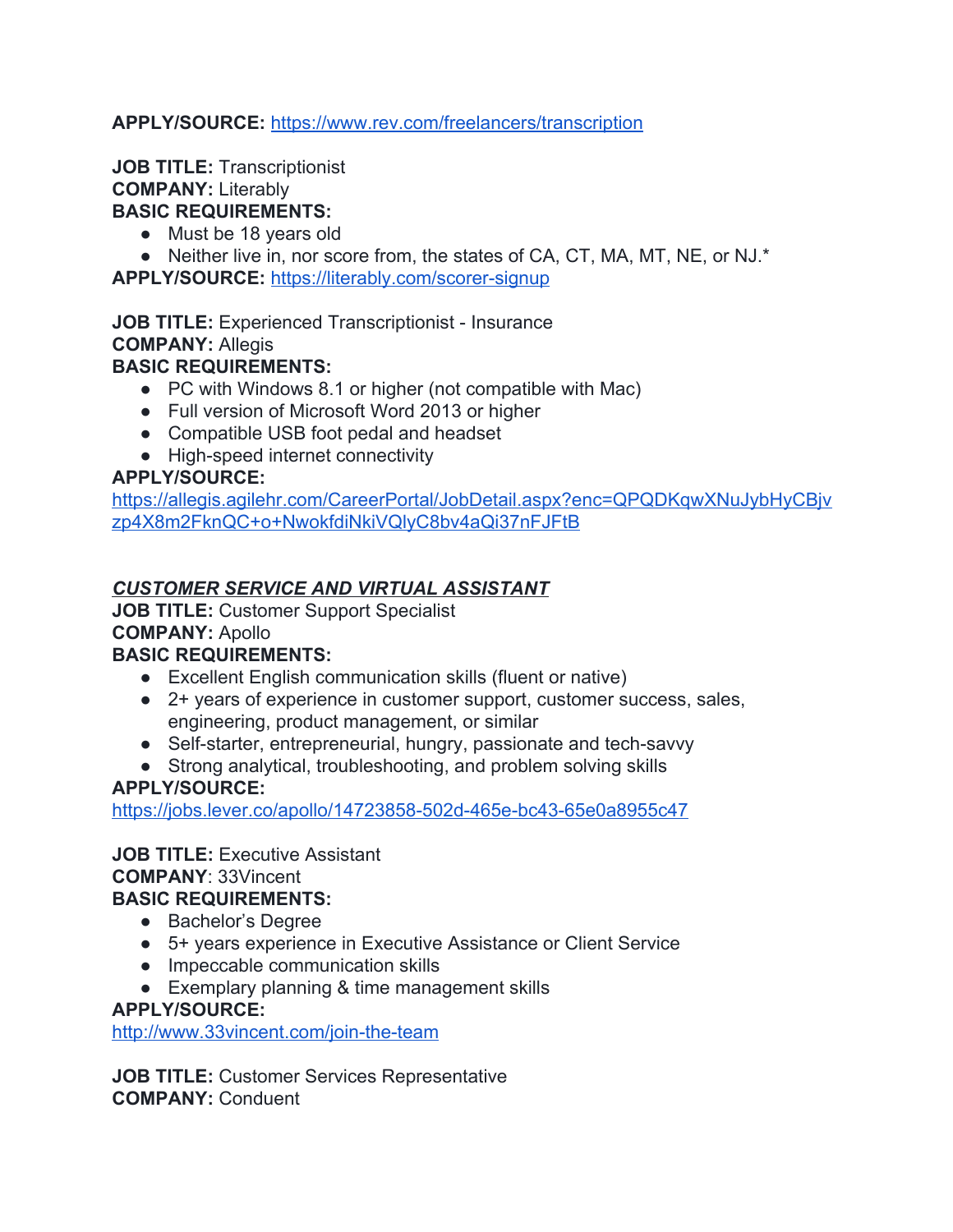#### **BASIC REQUIREMENTS:**

- Provides customer with appropriate standard information requested.
- Derives all necessary information from customer to update database.
- Understands when to seek help and/or escalate to a more senior role.
- Executes routine inbound and outbound call center activities concerning the business products/services, using a standard script.

#### **APPLY/SOURCE:**

https://jobs.conduent.com/careers/jobs/21946?lang=en-us

**JOB TITLE:** (VirtForce Job Board) Executive Assistant (Part-Time) **COMPANY:** Boldly

# **BASIC REQUIREMENTS:**

- A minimum of 7 years experience in a role related to administration and executive assistance.
- Ability to multi-task and prioritize work as needed.
- Excellent time management skills.
- Knowledge of online tools and software.

# **APPLY/SOURCE:**

<https://jobs.virtforce.us/job/boldly-3-executive-assistant/>

**JOB TITLE:** Customer Support Representative (Full-Time)

**COMPANY:** Big Sky Health- ZeroFasting (For their mobile app)

# **BASIC REQUIREMENTS:**

- 3+ years experience working directly with customers in a support role.
- A strong knowledge of customer service software and product development tools, including ZenDesk, G-Suite, Slack, JIRA, Monday.com, and Notion.
- Experience evaluating and implementing new tools and making recommendations for process enhancements to maintain an optimal support infrastructure.
- Experience defining KPIs and measuring support-related activities.

# **APPLY/SOURCE:**

<https://www.zerofasting.com/careers/customer-support-representative/>

# *EDUCATION AND TRAINING*

**JOB TITLE:** Nights & Weekends Software Engineering Course Instructor (Part-Time) **COMPANY:** Thinkful

- 6 months of teaching experience
- Part time commitment to Thinkful, ranging from a minimum 8 hours per week to a maximum of 15 hours per week
- Available to instruct Tuesdays & Thursdays 6:30-9:30pm ET and PT
- Strong expertise with front-end technologies (HTML, CSS, JavaScript, jQuery, React) using both Node.JS, Postgres, and React.JS at an industry level. Full MERN stack proficiency required. Expertise with Data Structures and Algorithms, and comfort explaining these topics.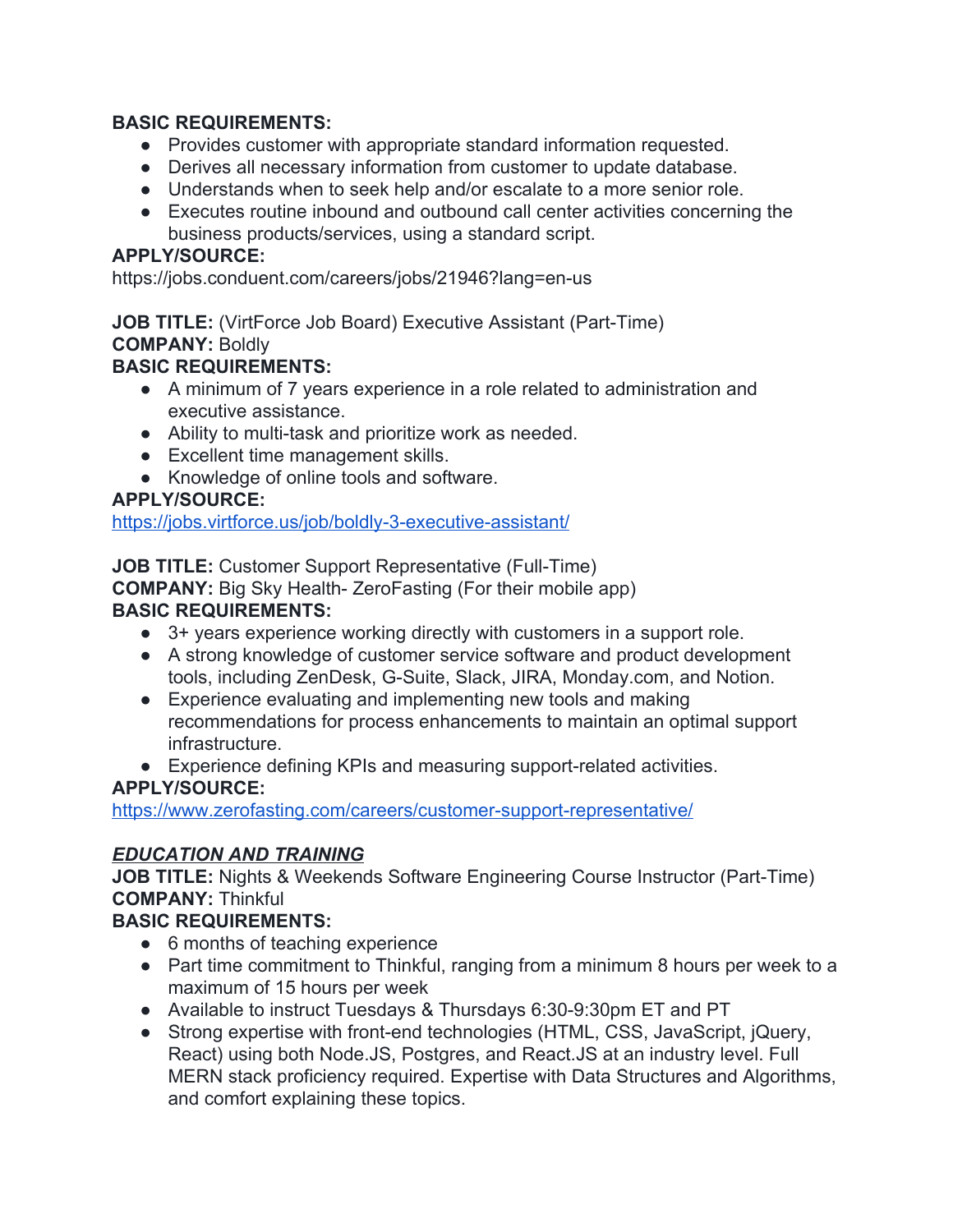https://hire.withgoogle.com/public/jobs/thinkfulcom/view/P\_AAAAAAEAAAxIUslbIYK-98

**JOB TITLE:** Writing Instructor (Part-Time) **COMPANY:** Well-Trained Mind Academy

#### **BASIC REQUIREMENTS:**

- This position is part-time; instructors are hired on a course-by-course basis.
- Instructor should have a bachelor's degree in the humanities; an MA, MFA, or PhD is a plus.
- Part-time instructors can live anywhere in the United States; all classes are offered during regular business hours in the Eastern Time Zone.
- Position requires reliable high-speed internet and the ability to comfortably work using a screen for several hours in a row.

#### **APPLY/SOURCE:**

<https://www.wtmacademy.com/careers/>

**JOB TITLE:** (VirtForce Job Board)Virtual High School Teacher **COMPANY:** VirtForce Partner **BASIC REQUIREMENTS:**

- An Active Teaching Certification in at least one state.
- Schedule flexibility
- Team Players willing to sub for other teachers
- Adaptive thinkers ready to problem solve technology issues on demand

#### **APPLY/SOURCE:**

<https://jobs.virtforce.us/job/virtual-high-school-teacher-2/>

**JOB TITLE:** Online Instructor-Computer Science

**COMPANY:** Tarrant Count College

#### **BASIC REQUIREMENTS:**

- Master's degree or higher\* in Computer Science, Computer Information Systems, Computer Information Technology, Computer Engineering or related area; or Master's degree or higher\* with 18 graduate hours in Computer Science or above mentioned areas
- Degree must be from a regionally accredited college or university
- Three (3) years of related non-teaching work experience
- Experience teaching programming/scripting languages in a community college environment (face-to-face or online)

#### **APPLY/SOURCE:**

<https://jobs.tccd.edu/postings/23267>

**JOB TITLE:** Adjunct Web Design Instructor

**COMPANY:** Iowa Western

- Bachelor's degree in Graphic Communications, Web Design, or related field.
- Community college teaching experience is preferred.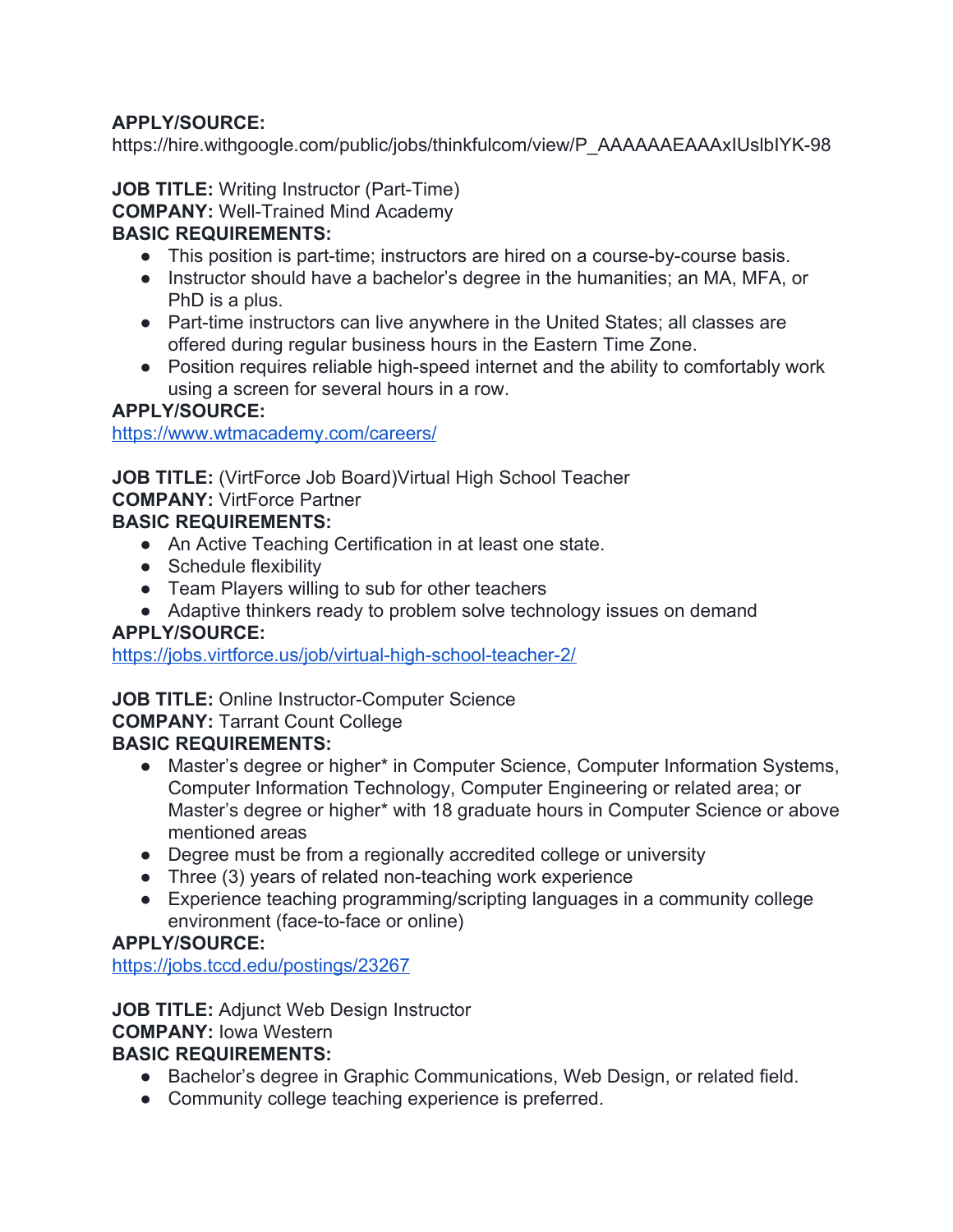[https://iwcc.peopleadmin.com/postings/381?fbclid=IwAR0bfe7eTjy036VidY2dNDJvoghI](https://iwcc.peopleadmin.com/postings/381?fbclid=IwAR0bfe7eTjy036VidY2dNDJvoghIX0YpWfyKSZECOmSbFbd-1Elmn0W02P8) [X0YpWfyKSZECOmSbFbd-1Elmn0W02P8](https://iwcc.peopleadmin.com/postings/381?fbclid=IwAR0bfe7eTjy036VidY2dNDJvoghIX0YpWfyKSZECOmSbFbd-1Elmn0W02P8)

**JOB TITLE:** Content. Faculty, MS Teaching & Learning (Part-Time) **COMPANY:** Colorado State University Global

# **BASIC REQUIREMENTS:**

- Terminal Degree and a Master's Degree in Education
- Teaching License
- 5 or more years of progressive experience in the field of finance; knowledge of personal finance preferred
- 3 or more years of full-time, or equivalent, experience teaching and/or developing curriculum in an online environment

# **APPLY/SOURCE:**

[https://faculty-csuglobal.icims.com/jobs/1825/part-time-content-faculty%2c-ms-teaching-](https://faculty-csuglobal.icims.com/jobs/1825/part-time-content-faculty%2c-ms-teaching-%26-learning-%28mstl%29/job?mobile=false&width=1296&height=500&bga=true&needsRedirect=false&jan1offset=-360&jun1offset=-300&fbclid=IwAR2jSZFIUIyu4j_AWixHV8Cz7Z2E5V7-H1tjPX_DcGJEfYvBKBjaY9z1NIU) [%26-learning-%28mstl%29/job?mobile=false&width=1296&height=500&bga=true&need](https://faculty-csuglobal.icims.com/jobs/1825/part-time-content-faculty%2c-ms-teaching-%26-learning-%28mstl%29/job?mobile=false&width=1296&height=500&bga=true&needsRedirect=false&jan1offset=-360&jun1offset=-300&fbclid=IwAR2jSZFIUIyu4j_AWixHV8Cz7Z2E5V7-H1tjPX_DcGJEfYvBKBjaY9z1NIU) [sRedirect=false&jan1offset=-360&jun1offset=-300&fbclid=IwAR2jSZFIUIyu4j\\_AWixHV8](https://faculty-csuglobal.icims.com/jobs/1825/part-time-content-faculty%2c-ms-teaching-%26-learning-%28mstl%29/job?mobile=false&width=1296&height=500&bga=true&needsRedirect=false&jan1offset=-360&jun1offset=-300&fbclid=IwAR2jSZFIUIyu4j_AWixHV8Cz7Z2E5V7-H1tjPX_DcGJEfYvBKBjaY9z1NIU) [Cz7Z2E5V7-H1tjPX\\_DcGJEfYvBKBjaY9z1NIU](https://faculty-csuglobal.icims.com/jobs/1825/part-time-content-faculty%2c-ms-teaching-%26-learning-%28mstl%29/job?mobile=false&width=1296&height=500&bga=true&needsRedirect=false&jan1offset=-360&jun1offset=-300&fbclid=IwAR2jSZFIUIyu4j_AWixHV8Cz7Z2E5V7-H1tjPX_DcGJEfYvBKBjaY9z1NIU)

# *PUBLIC RELATIONS AND COMMUNICATIONS*

**JOB TITLE:** Marketing and Communications Coordinator **COMPANY:** Rett Syndrome

# **BASIC REQUIREMENTS:**

- Bachelor's degree in marketing, communications, journalism, or equivalent background/experience
- 2+ years of experience delivering effective and engaging stories through digital, social media, and/or print. (writing samples required).
- Powerful storyteller across multiple mediums
- Excellent written and verbal communication, proofreading, and editing skills a must

# **APPLY/SOURCE:**

[https://www.rettsyndrome.org/about-us/join-our-team/marketing-communications-coordi](https://www.rettsyndrome.org/about-us/join-our-team/marketing-communications-coordinator/) [nator/](https://www.rettsyndrome.org/about-us/join-our-team/marketing-communications-coordinator/)

# **JOB TITLE:** Communications Manager

**COMPANY:** Hand in Hand: The Domestic Employers Network **BASIC REQUIREMENTS:**

- 2-5 years of community and/or labor organizing experience, particularly in building a membership base, and engaging people in campaigns through different forms of media
- Excellent communication skills, active listener, ability to receive, give, and incorporate feedback
- Excellent writing skills copy editing, storytelling, framing
- Experience with Wordpress, Google Suite, Dropbox, Co-schedule, Facebook, and other digital communications platforms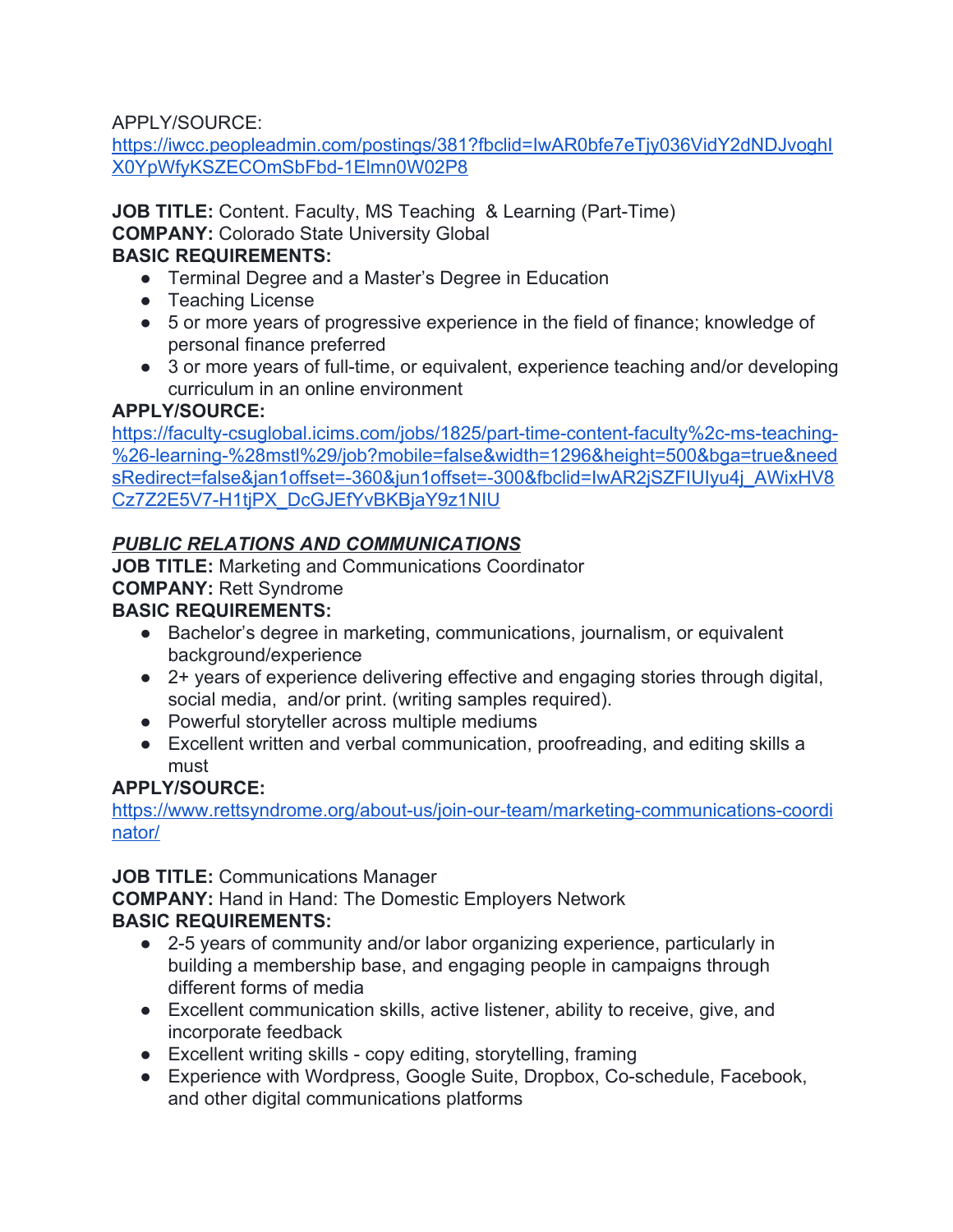• Experience analyzing and evaluating data on communications efforts **APPLY/SOURCE:**

[https://www.idealist.org/en/nonprofit-job/180601557a2e45f09c7dbdba82834154-commu](https://www.idealist.org/en/nonprofit-job/180601557a2e45f09c7dbdba82834154-communications-manager-hand-in-hand-the-domestic-employers-network-new-york) [nications-manager-hand-in-hand-the-domestic-employers-network-new-york](https://www.idealist.org/en/nonprofit-job/180601557a2e45f09c7dbdba82834154-communications-manager-hand-in-hand-the-domestic-employers-network-new-york)

**JOB TITLE:** Director of Communications and Marketing

**COMPANY:** Women's Flat Track Derby Association

# **BASIC REQUIREMENTS:**

- Bachelor's degree in Communications, Marketing or equivalent professional experience;
- 7-10 years of Communications, Marketing, Advertising, Journalism, Writing, Editing or similar;
- Demonstrated budgetary and financial experience;
- Ability to work 35+ flexible hours, independently, telecommuting from a home office;
- Ability to attend events as needed, specifically during September, October, and November WFTDA postseason events

# **APPLY/SOURCE:**

<https://wftda.com/careers-and-requests-for-proposals/>

**JOB TITLE:** Media Relations Coordinator

# **COMPANY**: JoTo PR Disruptors

# **BASIC REQUIREMENTS:**

- Successful candidate should have at least one to three years of experience in an office setting; media relations/publicity department experience a plus.
- Working knowledge of Cision's PR software a plus.
- Must be detail-oriented, organized, and have strong PC (Microsoft Office) and database skills.
- Excellent time management abilities in order to work within deadlines and time constraints.
- Must be a self-starter and willing to be a team player.

**APPLY/SOURCE:** <https://jotopr.com/team/media-relations-coordinator/>

#### **JOB TITLE:** Media Relations Specialist **COMPANY:** JoTo PR Disruptors **BASIC REQUIREMENTS:**

- 3 plus years experience in B2B media relations
- You understand PR, how it works, how it is different from marketing, how it compliments marketing and sales, how companies can use it to expand, how they can measure it
- You understand the basic components and importance of press releases, media relations and market research and have at least 1 -2 years' experience in the PR Industry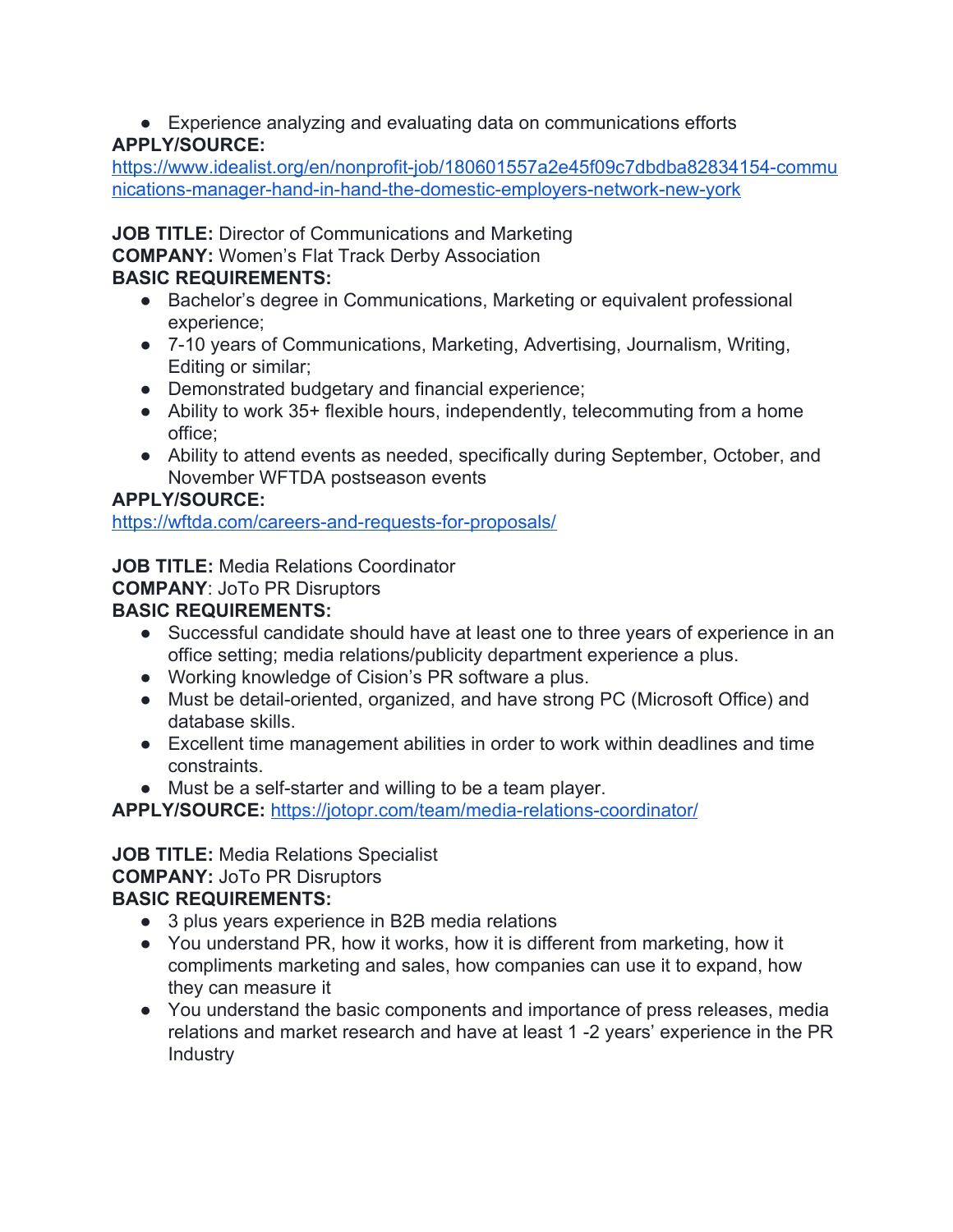- You are a writer and can write for various audiences as well as the media and instinctively know the difference between PR writing vs. Marketing writing – and can do both
- You understand the basic flows of organization org charts, management by statistics – or you are willing to learn these basics at JOTO PR as part of continuing education

**APPLY/SOURCE:** <https://jotopr.com/team/media-relations-specialist-2/>

### *WRITING & EDITING*

**JOB TITLE:** Tutorial Assistant-Writing at Johns Hopkins University (Schedule Varies) **COMPANY:** Johns Hopkins University

# **BASIC REQUIREMENTS:**

- Must have a computer with broadband Internet access; familiarity with online education technologies a plus, such as Moodle and Zoom; ability to access classrooms evenings and weekends.
- Experience working as a tutor or teaching assistant for at least one semester is required.
- Must have strong familiarity with both college-level English composition and creative writing in addition to MLA style.

**APPLY/ SOURCE:** <https://remote.co/job/tutorial-assistant-writing>

**JOB TITLE:** Food Writer (Freelance)

#### **COMPANY:** The Manual

# **BASIC REQUIREMENTS:**

- Experienced Freelance Food Writer
- Ideal candidate already has considerable knowledge of the food and service industries, from high-end restaurants and cocktail bars to everyday favorites and unknown local delights.
- The ability to turn around airtight copy quickly and reliably while using excellent editorial judgment is crucial

# **APPLY/ SOURCE:**

<https://boards.greenhouse.io/themanual/jobs/4654586002?t=8bc7f9da2>

#### **JOB TITLE:** Technical Writer **COMPANY:** Humio

# **BASIC REQUIREMENTS:**

- 5-10 years of experience creating technical documentation for customers and partners
- 2-5 years experience working with Linux as both an administrator and a user
- Experience working with GitHub

**APPLY/ SOURCE:** <https://boards.greenhouse.io/humio/jobs/4644664002>

**JOB TITLE:** Technical Writer (Full Time) **COMPANY:** Cofense **BASIC REQUIREMENTS:**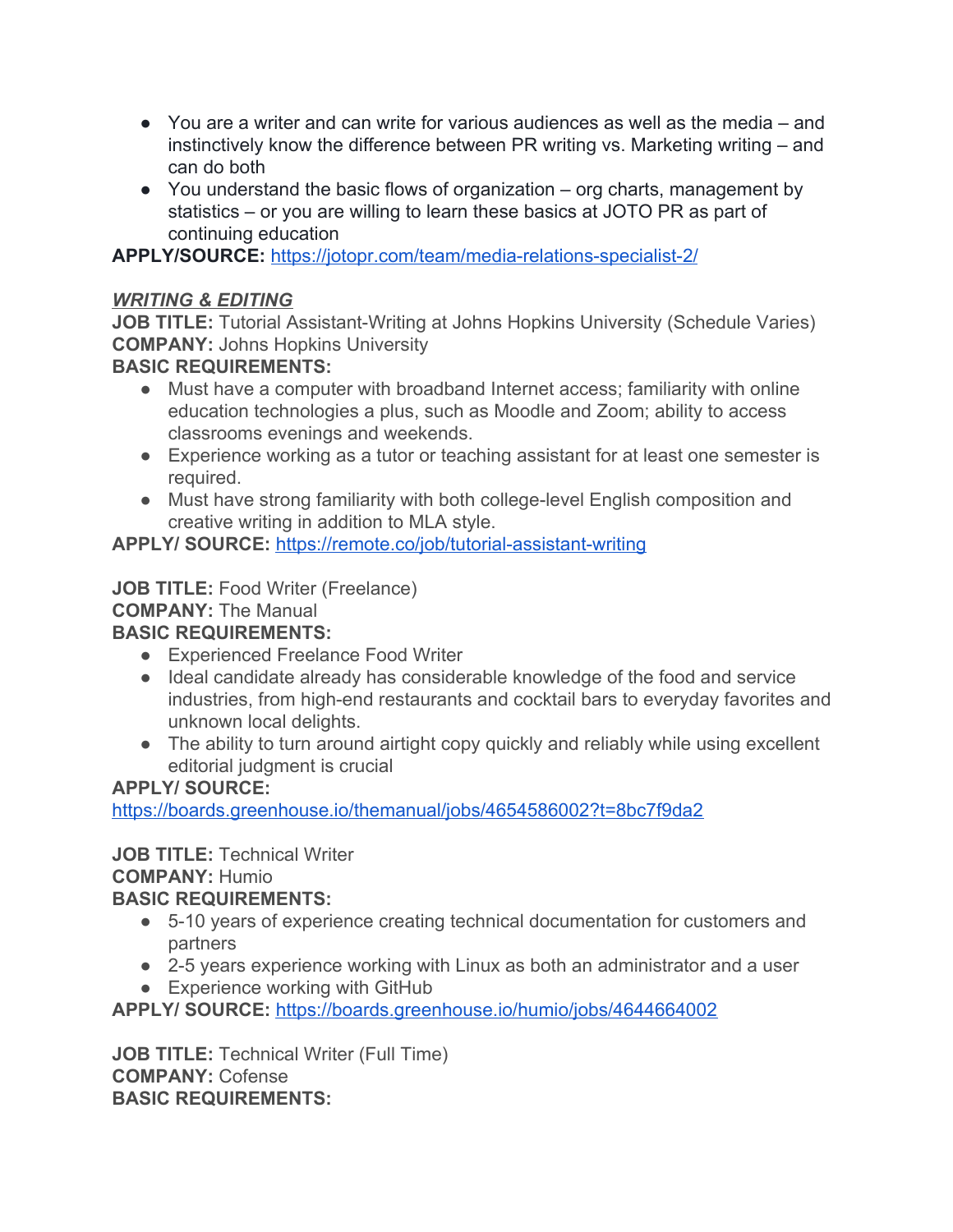- Bachelor's Degree in English, Writing, Communications, Computer Science, or related field preferred
- 5+ years of experience in a technical writing capacity
- Has a working knowledge of Microsoft Office applications, including Word, Excel, and PowerPoint

[https://recruiting.ultipro.com/PHI1008PMINC/JobBoard/2bfae9ff-dc34-4867-b871-a579e](https://recruiting.ultipro.com/PHI1008PMINC/JobBoard/2bfae9ff-dc34-4867-b871-a579eae69b54/OpportunityDetail?opportunityId=33d6bc8c-73e3-48cc-94c9-26ff51e35e12) [ae69b54/OpportunityDetail?opportunityId=33d6bc8c-73e3-48cc-94c9-26ff51e35e12](https://recruiting.ultipro.com/PHI1008PMINC/JobBoard/2bfae9ff-dc34-4867-b871-a579eae69b54/OpportunityDetail?opportunityId=33d6bc8c-73e3-48cc-94c9-26ff51e35e12)

**JOB TITLE:** Principal Medical Writer (Permanent Remote)

**COMPANY:** Meet Recruitment

# **BASIC REQUIREMENTS:**

- Master's or Bachelor's degree in science/pharmacy
- 4+ years of experience writing regulatory documents
- Ability to effectively navigate document management systems

# **APPLY/SOURCE:**

[https://www.peoplewithchemistry.com/us/search-jobs/jobs/principal-medical-writer-medi](https://www.peoplewithchemistry.com/us/search-jobs/jobs/principal-medical-writer-medical-writing-consultancy-remote/) [cal-writing-consultancy-remote/](https://www.peoplewithchemistry.com/us/search-jobs/jobs/principal-medical-writer-medical-writing-consultancy-remote/)

**JOB TITLE:** Dialogue Editor (Full Time)

# **COMPANY:** Calm.com

# **BASIC REQUIREMENTS:**

- A motivated dialog editor/sound editor with an advanced understanding of audio postproduction, to include exceptional editing and organizational skills
- Experienced, with 5+ years in dialog audio recording, editing, sound and music editing and postproduction processes
- Advanced experience with recording/editing tools such as Protools and Logic, iZotope RX and other audio software tools

**APPLY/SOURCE:** <https://jobs.lever.co/calm/3588b7e1-1a30-4134-b26f-1fbdb2bba7af>

# **JOB TITLE:** Editor (Seasonal)

# **COMPANY:** Ultius

# **BASIC REQUIREMENTS:**

- Strong knowledge in academic style structure and format are desired.
- Work from home; must have MS Office, a mobile phone, and computer with internet access.
- Currently, we are only seeking applicants who reside in the USA. We are not accepting applicants from California, New York, or Massachusetts. If at any time during the process a security flag occurs, the application may be immediately withdrawn.

**APPLY/SOURCE:**<https://ultius.freshteam.com/jobs/xe5-LgVXrKIT/editor>

**JOB TITLE:** Professional Bookwriter and Editor (6 months employment length) **COMPANY:** Rose International **BASIC REQUIREMENTS:**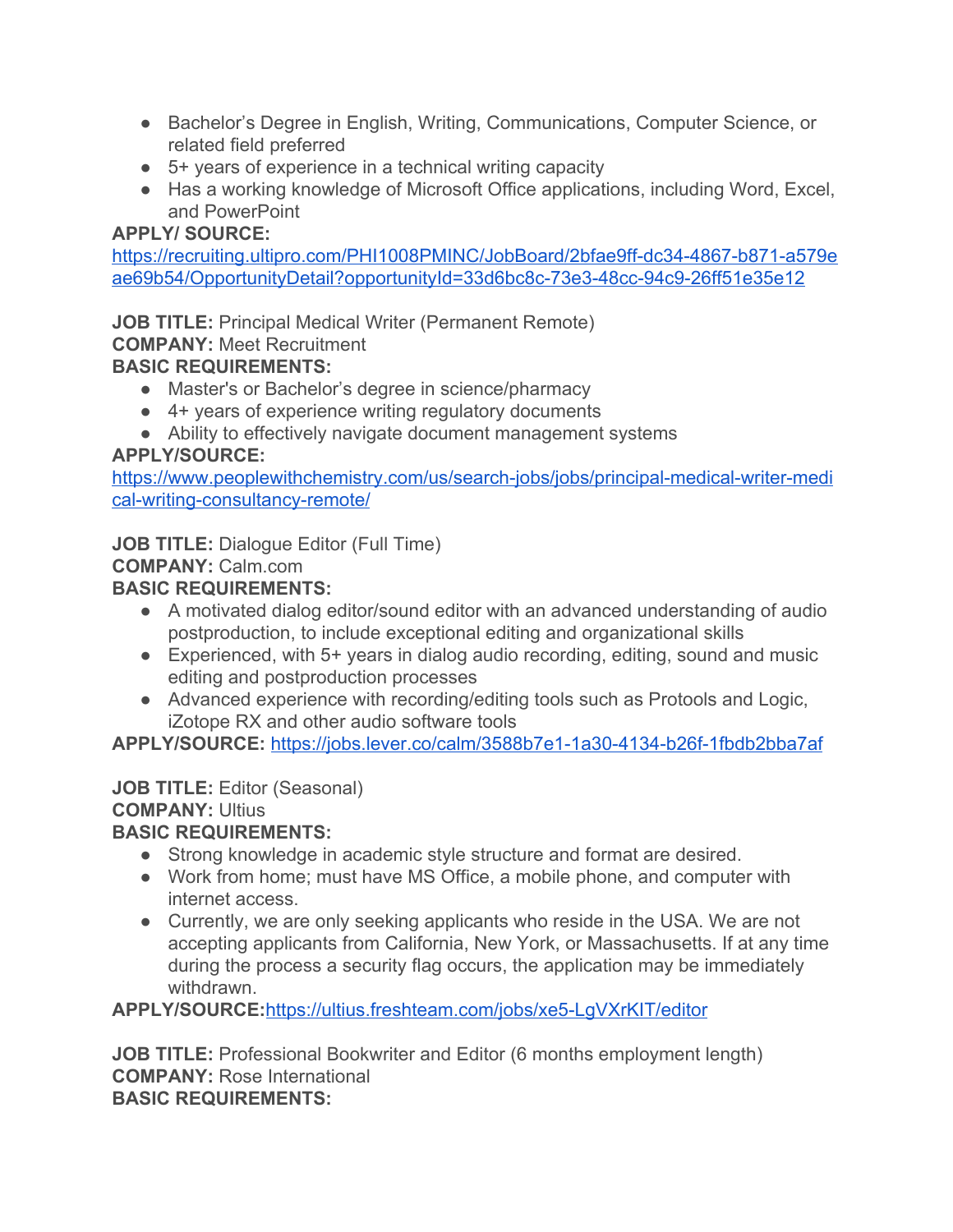- Background/Specialization in the field of human resources (HR) and interest/curiosity about the future of HR and the people agenda
- Excellent writing, editorial, strategic and organization skills
- Experience in business writing, including proven success writing and editing business books

[https://www.roseit.com/Jobs/Creative-Writer-Work-at-Home-Rose-International-Job-335](https://www.roseit.com/Jobs/Creative-Writer-Work-at-Home-Rose-International-Job-335714.html?RD=W) [714.html?RD=W](https://www.roseit.com/Jobs/Creative-Writer-Work-at-Home-Rose-International-Job-335714.html?RD=W)

#### *HEALTH, MEDICAL & HUMAN SERVICES*

**JOB TITLE:** Remote Medical Biller / Medicare Part A **COMPANY:** Healthcare Resource Group **BASIC REQUIREMENTS:**

- Medicare Part A billing experience to include Medicare DDE system experience
- Proficient with 10-key and MS Office applications
- Knowledge in Excel with experience in Microsoft Office applications
- Proficient with data entry and multi-tasking in a Window's environment
- Effective verbal and written communication skills

**APPLY/ SOURCE:** <https://www.hrgpros.com/current-job-openings/2019/medicare-biller>

# **JOB TITLE:** Virtual Health Coach

# **COMPANY:** Noom

#### **BASIC REQUIREMENTS:**

- You have either a Bachelor's Degree OR an Associate's Degree plus 2000 hours of related wellness experience (Health Coaching experience a plus!)
- You are very tech-savvy, reliable, and are excited by fast-paced change
- You are EXTREMELY organized and can work autonomously
- You love driving people to reach their goals
- You understand that health looks different for everyone

# **APPLY/ SOURCE:**

[https://www.noom.com/careers/job/1256694?gh\\_jid=1256694&gh\\_src=614e93851](https://www.noom.com/careers/job/1256694?gh_jid=1256694&gh_src=614e93851)

# **JOB TITLE:** Virtual Health Coach (German Speaking)

#### **COMPANY:** Noom

# **BASIC REQUIREMENTS:**

- You have a Bachelor's Degree in a related field of study (teaching, lifestyle coaching, psychology, nutrition, etc.), OR an Associate's Degree and related wellness experience (sports medicine, personal coaching, etc.), OR a German equivalent (abgeschlossene Berufsausbildung) in any of the listed fields, OR have a certification in health and wellness coaching with experience in coaching
- You are excited by fast-paced change, creative problem solving
- You are very organized and are a self-starter
- You love driving people to reach their goals
- You are passionate about health and wellness

**APPLY/ SOURCE:** <https://www.noom.com/careers/job/1472261>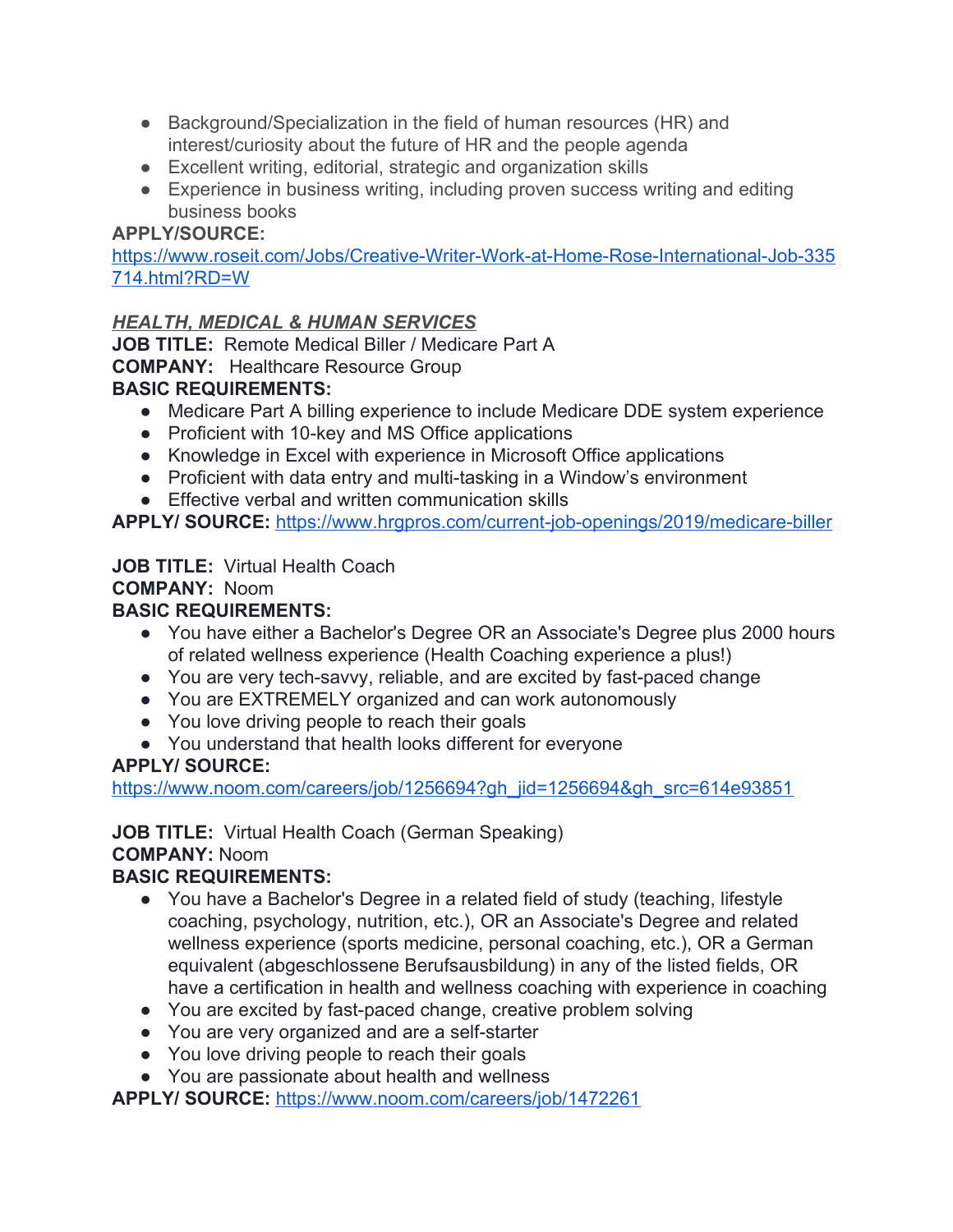**JOB TITLE:** Scientific Integrity and Impact Director

**COMPANY:** Eubio

# **BASIC REQUIREMENTS:**

- An advanced degree in the life sciences (PhD, MD, or PharmD required), as well as four or more years of full-time medical communications experience (agency or PHARMA)
- A track record of outstanding client service
- Exemplary leadership in a cross-functional team environment, including work with virtual teams
- Understanding of a variety of therapeutic categories, with a particular emphasis on oncology

**APPLY/ SOURCE:** <https://www.eubio.com/careers/scientific-director/>

# **JOB TITLE:** Insurance Transcription

# **COMPANY:** Net Transcripts

# **BASIC REQUIREMENTS:**

- You must be an American citizen residing in the USA
- You must be able to pass a full criminal background
- English must be your first language
- You must be able to type 75 WPM
- You must have stellar grammar skills
- Be able to produce a transcript that is at least 98% accurate

# **APPLY/ SOURCE:**

https://www.appone.com/maininforeq.asp?Ad=402002&R\_ID=2904497&Refer=https://w ww.indeed.com/&B\_ID=91 /

<https://www.indeed.com/jobs?q=net%20transcripts&l&vjk=35fc4d98ddb88c2e>

# *MARKETING, CONTENT CREATION AND GRAPHIC DESIGN*

**JOB TITLE:** Marketing Campaign Manager (Remote) **COMPANY:** Logi Analytics

# **BASIC REQUIREMENTS:**

- 5-7 years of relevant campaign management experience, including demonstrated experience with B2B technology marketing
- Strong analytical skills and understanding of marketing attribution with the ability to report on campaign success and identify what's not working.
- Ability to create reports in Salesforce, Google Analytics, and Marketo required.
- Excellent oral and written communication skills and comfortable conversing with a wide array of technical and non-technical stakeholders.
- Understanding of digital marketing trends and industry best practices and ability to implement across programs

# **APPLY/SOURCE:**

https://www.linkedin.com/jobs/view/1745386634/?alternateChannel=search

**JOB TITLE:** Digital Design Specialist Remote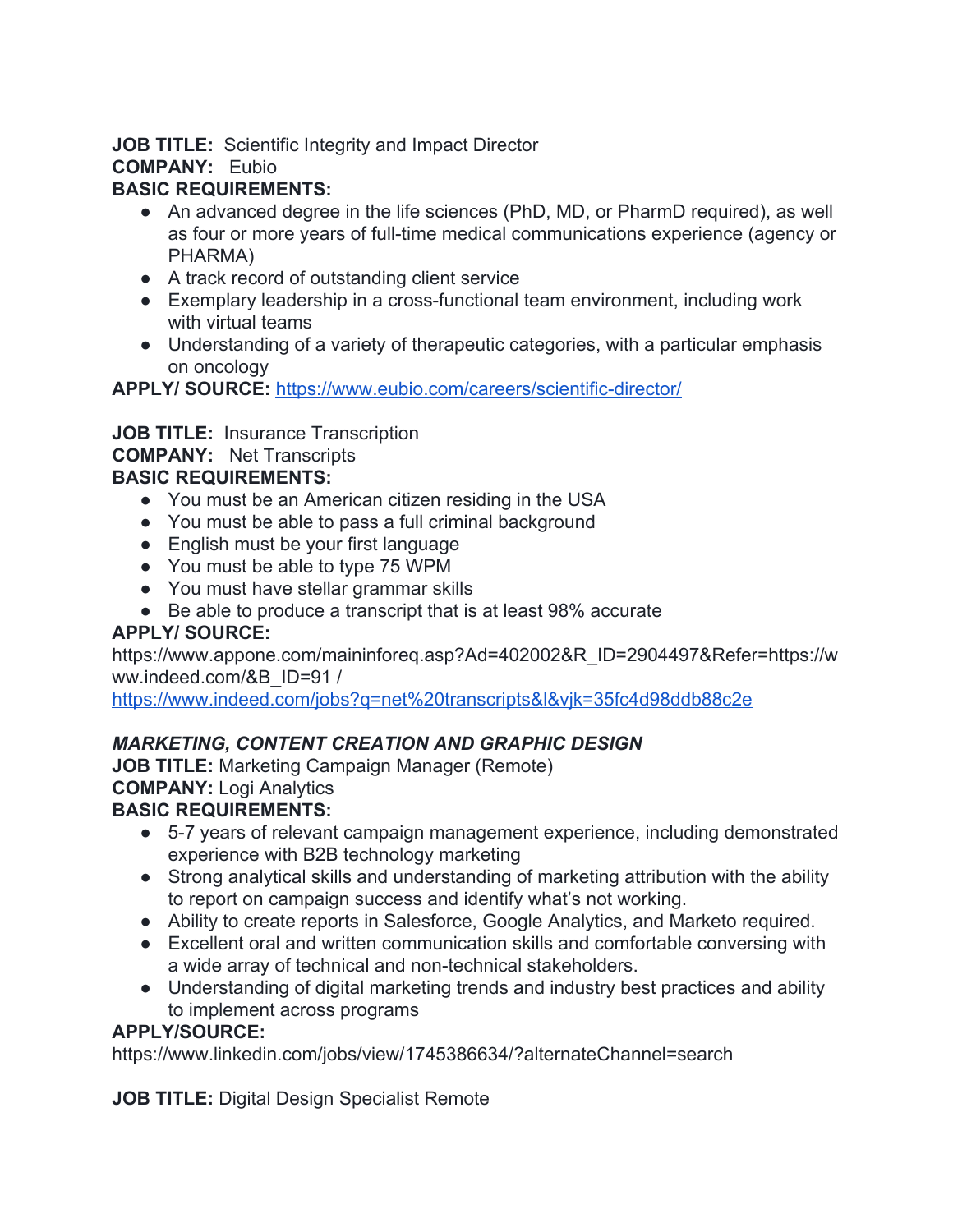# **COMPANY:** Pomeroy

# **BASIC REQUIREMENTS:**

- UI and creative design experience 3+ years experience in the UX and creative design software Ideally hit the ground running.
- At least a couple years of experience.
- Photoshop or other graphic design tools.
- Education Degree NOT required.

#### **APPLY/SOURCE:**

[https://www.postjobfree.com/job/h79d5v/graphic-ux-ui-designer-benton-harbor-mi?utm\\_](https://www.postjobfree.com/job/h79d5v/graphic-ux-ui-designer-benton-harbor-mi?utm_source=joblift&utm_medium=cpc&utm_campaign=jobliftiiUS) [source=joblift&utm\\_medium=cpc&utm\\_campaign=jobliftiiUS](https://www.postjobfree.com/job/h79d5v/graphic-ux-ui-designer-benton-harbor-mi?utm_source=joblift&utm_medium=cpc&utm_campaign=jobliftiiUS)

**JOB TITLE:** Marketing Specialist - Remote

#### **COMPANY:** Direct Travel

#### **BASIC REQUIREMENTS:**

- Minimum 3 years of experience as a marketing specialist or similar job function
- Advanced knowledge of MS Office
- Social media strategy and management experience
- Experience with an email marketing platform, preferably HubSpot, as well as basic HTML skills
- Excellent organizational and time management skills

#### **APPLY/SOURCE:**

[https://workforcenow.adp.com/mascsr/default/mdf/recruitment/recruitment.html?cid=dcd](https://workforcenow.adp.com/mascsr/default/mdf/recruitment/recruitment.html?cid=dcdb8c08-12a0-4aaa-811b-18bae08ef3bb&jobId=331427) [b8c08-12a0-4aaa-811b-18bae08ef3bb&jobId=331427](https://workforcenow.adp.com/mascsr/default/mdf/recruitment/recruitment.html?cid=dcdb8c08-12a0-4aaa-811b-18bae08ef3bb&jobId=331427)

#### **JOB TITLE:** Marketing Assistant (Remote)

**COMPANY:** First American Title

# **BASIC REQUIREMENTS:**

- High School Diploma or equivalent
- 1-3 years administrative support experience
- Ability to manage multiple tasks, determine urgency, set goals to ensure standards and guidelines are being met
- Customer service skills, detail oriented, excellent verbal and written communication, strong problem solving and organization skills
- Must be self-motivated and able to work independently with limited supervision as team is virtual

# **APPLY/SOURCE:**

[https://firstam.wd1.myworkdayjobs.com/en-US/firstamericancareers/job/USA-California-](https://firstam.wd1.myworkdayjobs.com/en-US/firstamericancareers/job/USA-California-Santa-Ana/Marketing-Assistant--Remote-_R014240)[Santa-Ana/Marketing-Assistant--Remote-\\_R014240](https://firstam.wd1.myworkdayjobs.com/en-US/firstamericancareers/job/USA-California-Santa-Ana/Marketing-Assistant--Remote-_R014240)

**JOB TITLE:** Digital Marketing Coordinator (Remote)

**COMPANY:** Thrive Internet Marketing Agency

- Experience in managing spreadsheets using Google Sheets, Excel, or similar tool
- Basic knowledge of relational databases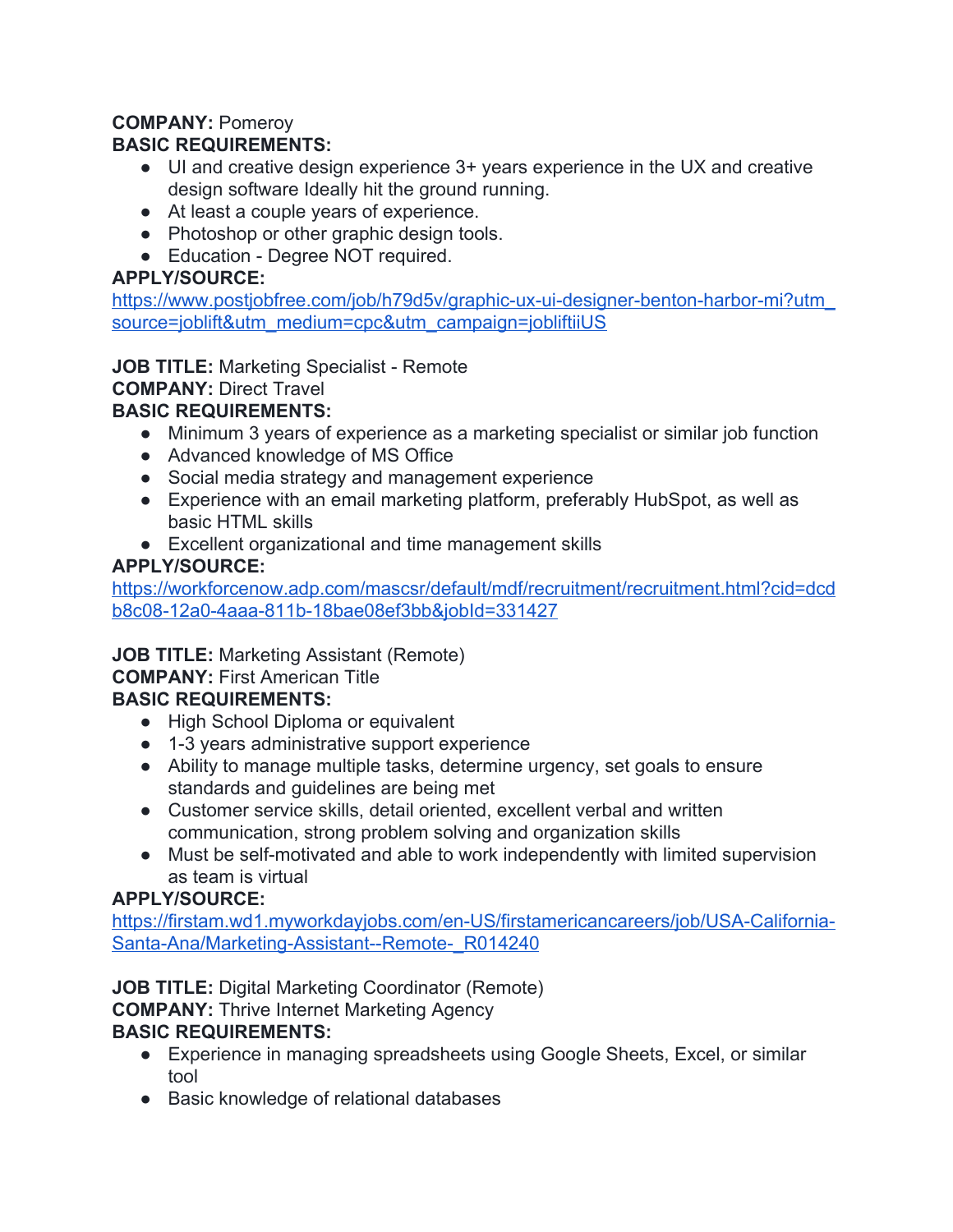- Demonstrated ability to work independently and manage multiple projects and deadlines simultaneously
- Ability to drive initiatives and execute tasks effectively

[https://recruit.zohopublic.com/recruit/ViewJob.na?digest=qPewZoH731OCIpkL5f15YkLo](https://recruit.zohopublic.com/recruit/ViewJob.na?digest=qPewZoH731OCIpkL5f15YkLoDKl5wJ%40piyO0jCAcZ.o-&embedsource=LinkedIn%2BLimited%2BListings) [DKl5wJ%40piyO0jCAcZ.o-&embedsource=LinkedIn%2BLimited%2BListings](https://recruit.zohopublic.com/recruit/ViewJob.na?digest=qPewZoH731OCIpkL5f15YkLoDKl5wJ%40piyO0jCAcZ.o-&embedsource=LinkedIn%2BLimited%2BListings)

**JOB TITLE:** Remote Digital Marketing Consultant

**COMPANY:** Fred Lundin CPA LLC

# **BASIC REQUIREMENTS:**

- Bachelor's degree in marketing, business, statistics, or relevant field preferred but not required
- Two (2) years' previous experience as a marketing associate, marketing assistant, or related position
- Significant experience with SEO/SEM campaigns and digital tools; Experience creating campaigns for target audience
- Experience with digital marketing CRM campaigns, advertising metrics, and online tracking tools
- Familiar with best practices for content creation, web design, and creative design across multiple platforms

# **APPLY/SOURCE:**

[https://fredlundincpa.zohorecruit.com/recruit/ViewJob.na?digest=Ml94Of6ZFIyyBSOcC6](https://fredlundincpa.zohorecruit.com/recruit/ViewJob.na?digest=Ml94Of6ZFIyyBSOcC6h.4rp8k7YO2oKQF7kw0b95M7w-&embedsource=LinkedIn%2BLimited%2BListings) [h.4rp8k7YO2oKQF7kw0b95M7w-&embedsource=LinkedIn%2BLimited%2BListings](https://fredlundincpa.zohorecruit.com/recruit/ViewJob.na?digest=Ml94Of6ZFIyyBSOcC6h.4rp8k7YO2oKQF7kw0b95M7w-&embedsource=LinkedIn%2BLimited%2BListings)

# *ECOMMERCE AND RETAIL*

**JOB TITLE:** Client Experience Associate - Remote **COMPANY:** The Citizenry **BASIC REQUIREMENTS:**

- Minimum 2-5 years professional experience or be willing to start in a paid internship capacity right out of school (SAT or GPA required)
- Bachelor's degree required. Backgrounds in english, communications, public relations, or marketing/ advertising preferred
- Exceptional written and verbal communication skills
- Experience working with clients in retail or customer service for another e-commerce company
- Solutions-oriented, thoughtful and diligent bonus points for a sense of humor
- Exceptional organizational skills with the ability to multi-task and self-manage against tight timelines.

# **APPLY/SOURCE:**

[https://www.ziprecruiter.com/c/The-Citizenry/Job/Client-Experience-Associate-Remote/-i](https://www.ziprecruiter.com/c/The-Citizenry/Job/Client-Experience-Associate-Remote/-in-Dallas,TX?jid=DQ8d2e00d4efb5e1724fe32056035631f9&mid=1595&go=2) [n-Dallas,TX?jid=DQ8d2e00d4efb5e1724fe32056035631f9&mid=1595&go=2](https://www.ziprecruiter.com/c/The-Citizenry/Job/Client-Experience-Associate-Remote/-in-Dallas,TX?jid=DQ8d2e00d4efb5e1724fe32056035631f9&mid=1595&go=2)

**JOB TITLE:** Shopify/ Ecommerce Facebook Ads Testing needed - Immediate start **COMPANY:** Upwork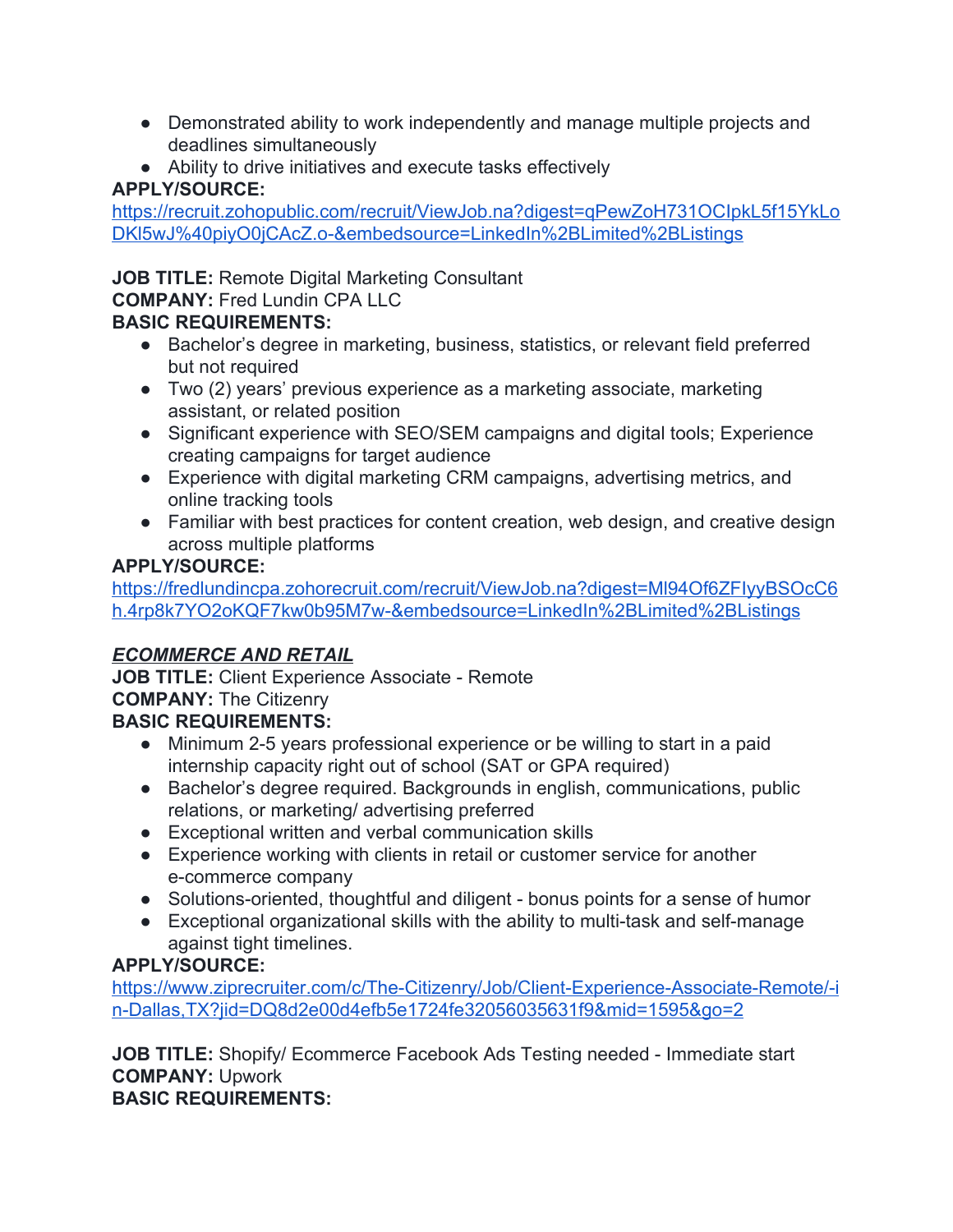- 2 year minimum Amazon 3P selling experience
- Full-time experience in Amazon Seller Central and Vendor Central
- Must be proficient in Microsoft Word, PowerPoint, Excel (VLOOKUP and Pivot Tables)
- Must be able to handle multiple projects with ease
- (preferred): min of 2 years of experience with Amazon Seller Central and Amazon 3P & 1P

[https://www.upwork.com/job/Shopify-Ecommerce-Facebook-Ads-Testing-needed-Imme](https://www.upwork.com/job/Shopify-Ecommerce-Facebook-Ads-Testing-needed-Immediate-start_~01422f52af1f982b7c/?utm_campaign=google_jobs_apply&utm_source=google_jobs_apply&utm_medium=organ) diate-start ~01422f52af1f982b7c/?utm\_campaign=google\_jobs\_apply&utm\_source=go [ogle\\_jobs\\_apply&utm\\_medium=organ](https://www.upwork.com/job/Shopify-Ecommerce-Facebook-Ads-Testing-needed-Immediate-start_~01422f52af1f982b7c/?utm_campaign=google_jobs_apply&utm_source=google_jobs_apply&utm_medium=organ)

# *PROJECT MANAGEMENT, SUPPLY, AND LOGISTICS*

**JOB TITLE**: Senior Project Manager Analyst (Full Time) **COMPANY:** Astreya

# **BASIC REQUIREMENTS:**

- Bachelor's Degree
- Strong Attention to detail and ability to multitask at a given time
- Excellent written as well as verbal communication skills
- 4 years experience leading teams, programs or equivalent work experience

#### **APPLY/SOURCE:**

<https://www.smartrecruiters.com/Astreya/743999707617444-sr-pmo-analyst>

**JOB TITLE:** Technical Growth Product Manager

**COMPANY:** Crowdbotics (Full-Time)

#### **BASIC REQUIREMENTS:**

- 3-5 years of product management at a small to mid-size technology or SaaS company
- CS or web development background
- Technical SEO proficiency

#### **APPLY/SOURCE:**

<https://crowdbotics-corp.breezy.hr/p/6f8aa7530f25?source=remote.co>

#### **JOB TITLE:** Senior Technical Manager

**COMPANY:** Community Data Platforms

#### **BASIC REQUIREMENTS:**

- Bachelor's and/or Graduate degree in a management or scientific field
- Minimum of 5 years' experience in a project management role
- Excellent writing skills

**APPLY/SOURCE**:<https://remote.co/job/senior-technical-project-manager-3/>

**JOB TITLE:** Senior Project Manager, Inflammation, Infectious Diseases and General Medicine

**COMPANY:** Covance **BASIC REQUIREMENTS:**